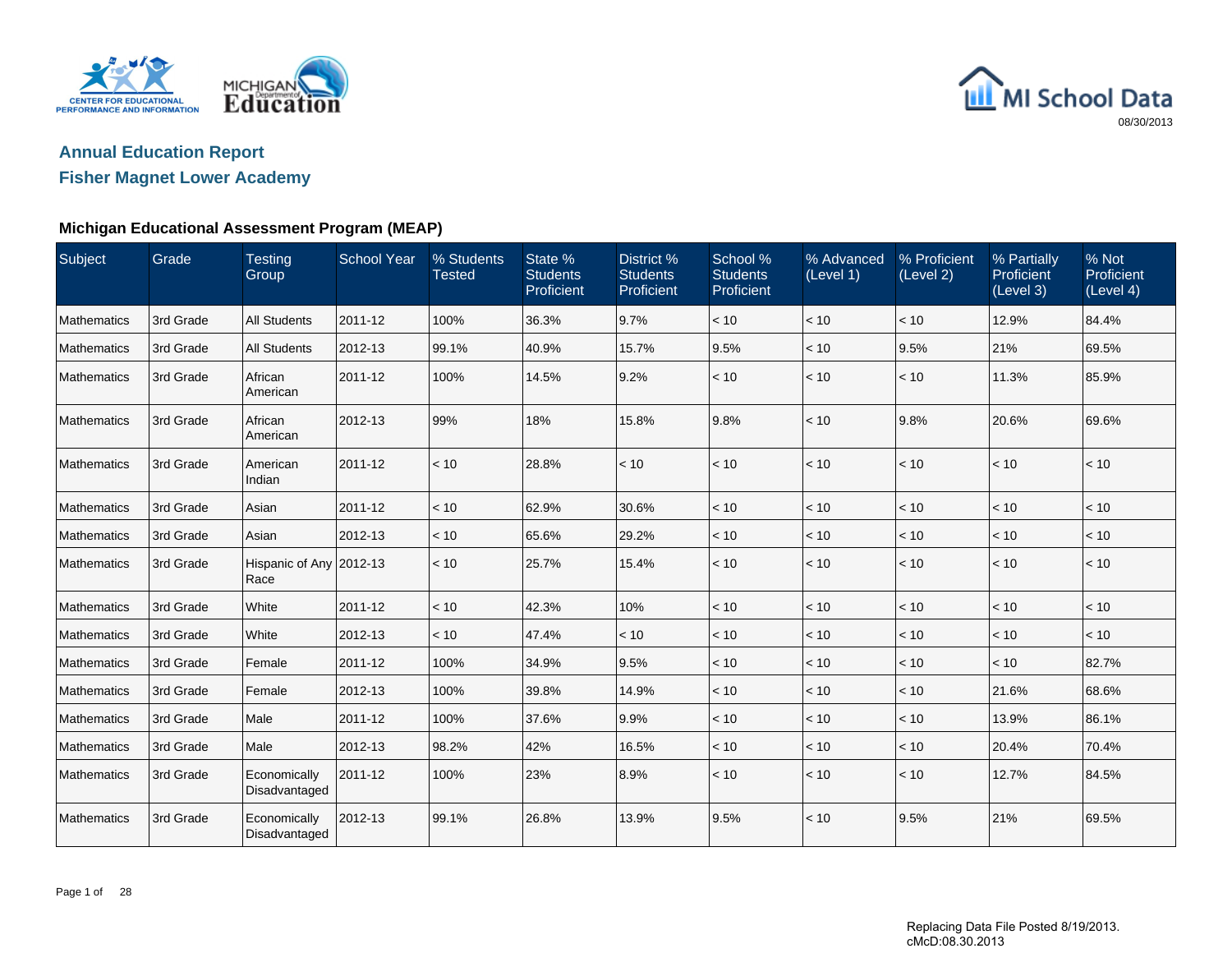



## **Fisher Magnet Lower Academy**

### **Michigan Educational Assessment Program (MEAP)**

| Subject                     | Grade     | <b>Testing</b><br>Group                     | <b>School Year</b> | % Students<br><b>Tested</b> | State %<br><b>Students</b><br>Proficient | District %<br><b>Students</b><br>Proficient | School %<br><b>Students</b><br>Proficient | % Advanced<br>(Level 1) | % Proficient<br>(Level 2) | % Partially<br><b>Proficient</b><br>(Level 3) | % Not<br>Proficient<br>(Level 4) |
|-----------------------------|-----------|---------------------------------------------|--------------------|-----------------------------|------------------------------------------|---------------------------------------------|-------------------------------------------|-------------------------|---------------------------|-----------------------------------------------|----------------------------------|
| Mathematics                 | 3rd Grade | English<br>Language<br>Learners             | 2011-12            | < 10                        | 21.9%                                    | 12.2%                                       | $<10$                                     | < 10                    | $<10$                     | $<10$                                         | < 10                             |
| Mathematics                 | 3rd Grade | English<br>Language<br>Learners             | 2012-13            | < 10                        | 23%                                      | 16.3%                                       | < 10                                      | < 10                    | $<10$                     | < 10                                          | < 10                             |
| Mathematics                 | 3rd Grade | <b>Students With</b><br><b>Disabilities</b> | 2011-12            | 100%                        | 18.5%                                    | 4.9%                                        | < 10                                      | < 10                    | < 10                      | < 10                                          | 100%                             |
| Mathematics                 | 3rd Grade | <b>Students With</b><br><b>Disabilities</b> | 2012-13            | 100%                        | 21.5%                                    | 13.1%                                       | < 10                                      | < 10                    | < 10                      | < 10                                          | < 10                             |
| Mathematics                 | 4th Grade | <b>All Students</b>                         | 2011-12            | 100%                        | 39.9%                                    | 11.1%                                       | < 10                                      | < 10                    | < 10                      | 9.5%                                          | 82.8%                            |
| Mathematics                 | 4th Grade | <b>All Students</b>                         | 2012-13            | 100%                        | 46.1%                                    | 18.8%                                       | < 10                                      | < 10                    | < 10                      | 14.8%                                         | 78.7%                            |
| Mathematics                 | 4th Grade | African<br>American                         | 2011-12            | 100%                        | 15.9%                                    | 9.7%                                        | < 10                                      | < 10                    | $<10$                     | 9.6%                                          | 82.5%                            |
| Mathematics                 | 4th Grade | African<br>American                         | 2012-13            | 100%                        | 20%                                      | 17.1%                                       | < 10                                      | < 10                    | $<10$                     | 15.2%                                         | 79%                              |
| Mathematics                 | 4th Grade | American<br>Indian                          | 2012-13            | < 10                        | 39.8%                                    | < 10                                        | < 10                                      | < 10                    | < 10                      | < 10                                          | < 10                             |
| Mathematics                 | 4th Grade | Asian                                       | 2011-12            | < 10                        | 68.1%                                    | 34.5%                                       | $<10$                                     | < 10                    | $<10$                     | < 10                                          | < 10                             |
| Mathematics                 | 4th Grade | Asian                                       | 2012-13            | < 10                        | 71.4%                                    | 55%                                         | < 10                                      | < 10                    | < 10                      | < 10                                          | < 10                             |
| Mathematics                 | 4th Grade | White                                       | 2011-12            | < 10                        | 46.4%                                    | 16.3%                                       | < 10                                      | < 10                    | < 10                      | < 10                                          | $<10$                            |
| Mathematics                 | 4th Grade | White                                       | 2012-13            | < 10                        | 53%                                      | 16.2%                                       | < 10                                      | < 10                    | < 10                      | < 10                                          | < 10                             |
| Mathematics                 | 4th Grade | Female                                      | 2011-12            | 100%                        | 38.5%                                    | 10.9%                                       | < 10                                      | < 10                    | < 10                      | < 10                                          | 82.2%                            |
| Mathematics                 | 4th Grade | Female                                      | 2012-13            | 100%                        | 45.7%                                    | 18.4%                                       | < 10                                      | < 10                    | < 10                      | < 10                                          | 81.4%                            |
| Mathematics<br>Page 2 of 28 | 4th Grade | Male                                        | 2011-12            | 100%                        | 41.2%                                    | 11.3%                                       | < 10                                      | < 10                    | < 10                      | $<10$                                         | 83.7%                            |

Replacing Data File Posted 8/19/2013. cMcD:08.30.2013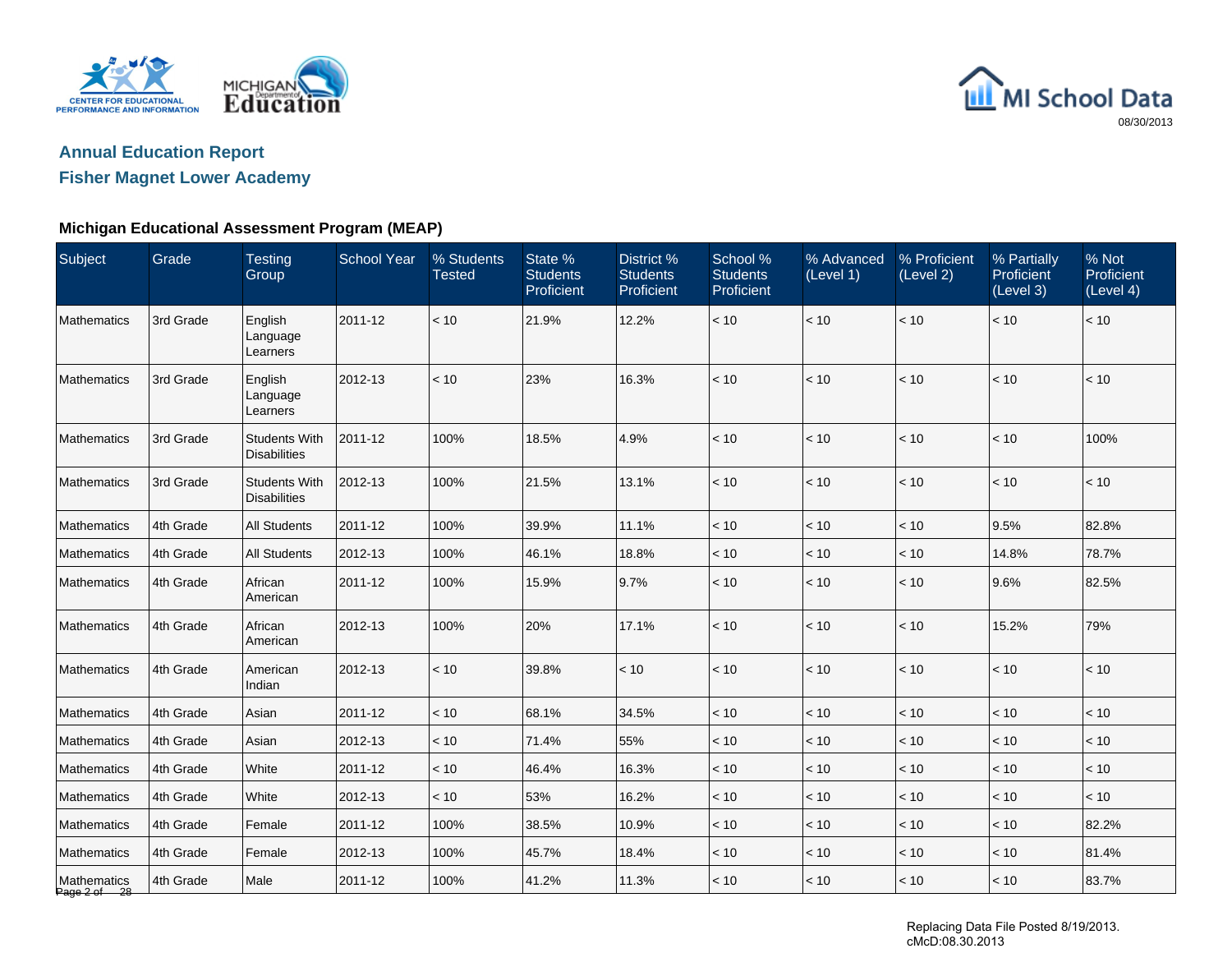



### **Fisher Magnet Lower Academy**

### **Michigan Educational Assessment Program (MEAP)**

| Subject     | Grade     | <b>Testing</b><br>Group                     | <b>School Year</b> | % Students<br><b>Tested</b> | State %<br><b>Students</b><br>Proficient | District %<br><b>Students</b><br>Proficient | School %<br><b>Students</b><br>Proficient | % Advanced<br>(Level 1) | % Proficient<br>(Level 2) | % Partially<br>Proficient<br>(Level 3) | % Not<br>Proficient<br>(Level 4) |
|-------------|-----------|---------------------------------------------|--------------------|-----------------------------|------------------------------------------|---------------------------------------------|-------------------------------------------|-------------------------|---------------------------|----------------------------------------|----------------------------------|
| Mathematics | 4th Grade | Male                                        | 2012-13            | 100%                        | 46.4%                                    | 19.2%                                       | < 10                                      | < 10                    | < 10                      | < 10                                   | 75.5%                            |
| Mathematics | 4th Grade | Economically<br>Disadvantaged               | 2011-12            | 100%                        | 25.3%                                    | 10.3%                                       | < 10                                      | $<10$                   | < 10                      | 10%                                    | 81.8%                            |
| Mathematics | 4th Grade | Economically<br>Disadvantaged               | 2012-13            | 100%                        | 31.1%                                    | 17.4%                                       | < 10                                      | < 10                    | < 10                      | 14.8%                                  | 78.7%                            |
| Mathematics | 4th Grade | English<br>Language<br>Learners             | 2011-12            | < 10                        | 20.9%                                    | 18%                                         | < 10                                      | $<10$                   | $<10$                     | < 10                                   | $<10$                            |
| Mathematics | 4th Grade | English<br>Language<br>Learners             | 2012-13            | < 10                        | 24.4%                                    | 26.5%                                       | < 10                                      | < 10                    | < 10                      | < 10                                   | < 10                             |
| Mathematics | 4th Grade | <b>Students With</b><br><b>Disabilities</b> | 2011-12            | 100%                        | 18.3%                                    | 7.1%                                        | $<10$                                     | $<10$                   | $<10$                     | < 10                                   | 93.3%                            |
| Mathematics | 4th Grade | <b>Students With</b><br><b>Disabilities</b> | 2012-13            | < 10                        | 23%                                      | 7%                                          | < 10                                      | < 10                    | < 10                      | < 10                                   | < 10                             |
| Reading     | 3rd Grade | <b>All Students</b>                         | 2011-12            | 100%                        | 62.4%                                    | 32.7%                                       | 20.8%                                     | < 10                    | 20.1%                     | 39.6%                                  | 39.6%                            |
| Reading     | 3rd Grade | <b>All Students</b>                         | 2012-13            | 99.1%                       | 66.5%                                    | 42.7%                                       | 27.1%                                     | < 10                    | 27.1%                     | 38.3%                                  | 34.6%                            |
| Reading     | 3rd Grade | African<br>American                         | 2011-12            | 100%                        | 38.4%                                    | 33%                                         | 20.1%                                     | < 10                    | 19.4%                     | 39.6%                                  | 40.3%                            |
| Reading     | 3rd Grade | African<br>American                         | 2012-13            | 99%                         | 44.8%                                    | 43.2%                                       | 27.9%                                     | < 10                    | 27.9%                     | 37.5%                                  | 34.6%                            |
| Reading     | 3rd Grade | American<br>Indian                          | 2011-12            | < 10                        | 59.3%                                    | < 10                                        | < 10                                      | < 10                    | < 10                      | < 10                                   | < 10                             |
| Reading     | 3rd Grade | Asian                                       | 2011-12            | < 10                        | 73.7%                                    | 51%                                         | < 10                                      | $<10$                   | < 10                      | < 10                                   | < 10                             |
| Reading     | 3rd Grade | Asian                                       | 2012-13            | < 10                        | 79%                                      | 65.1%                                       | < 10                                      | < 10                    | < 10                      | < 10                                   | < 10                             |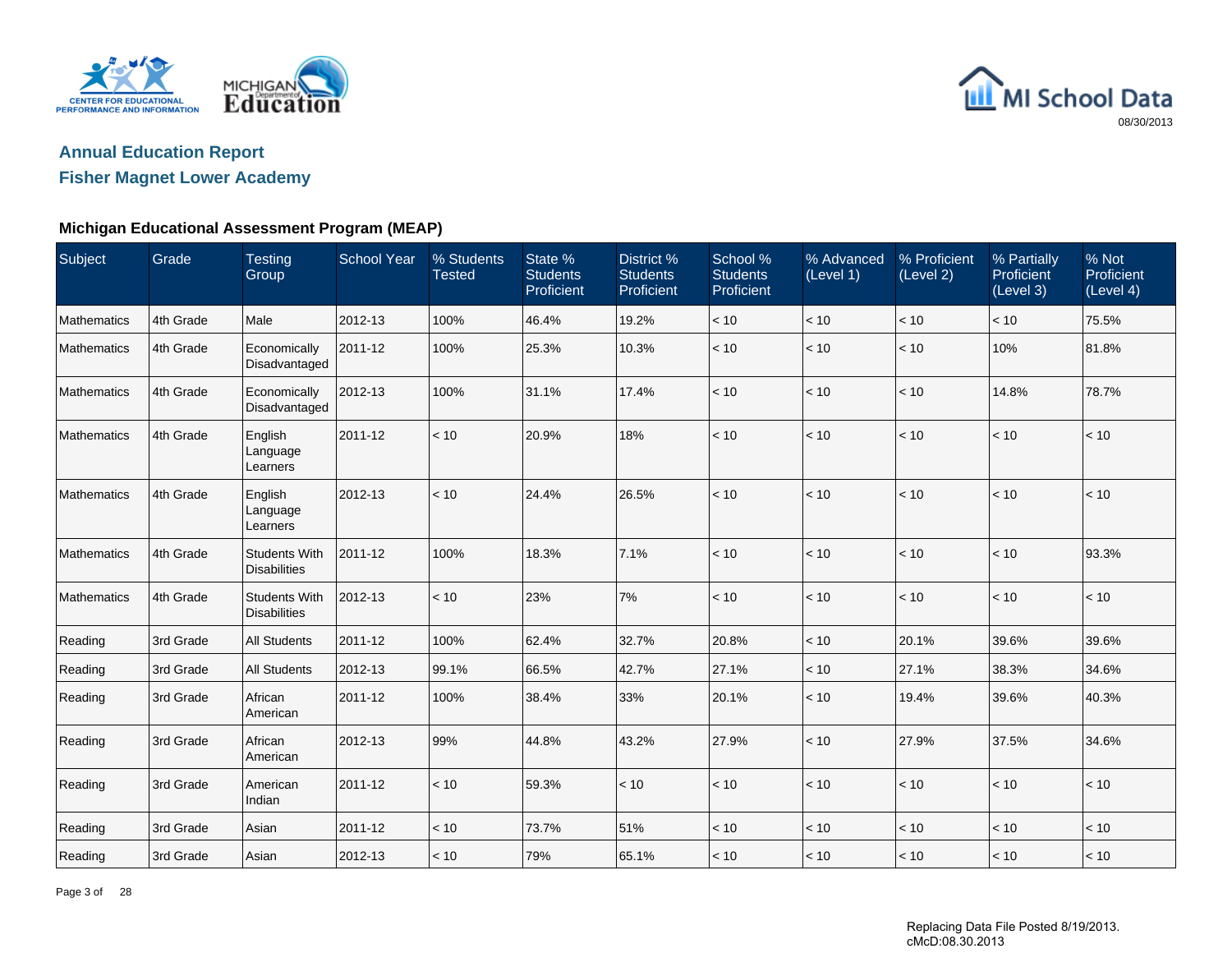



### **Fisher Magnet Lower Academy**

### **Michigan Educational Assessment Program (MEAP)**

| Subject | Grade     | <b>Testing</b><br>Group                     | <b>School Year</b> | % Students<br><b>Tested</b> | State %<br><b>Students</b><br>Proficient | District %<br><b>Students</b><br><b>Proficient</b> | School %<br><b>Students</b><br>Proficient | % Advanced<br>(Level 1) | % Proficient<br>(Level 2) | % Partially<br>Proficient<br>(Level 3) | % Not<br>Proficient<br>(Level 4) |
|---------|-----------|---------------------------------------------|--------------------|-----------------------------|------------------------------------------|----------------------------------------------------|-------------------------------------------|-------------------------|---------------------------|----------------------------------------|----------------------------------|
| Reading | 3rd Grade | Hispanic of Any 2012-13<br>Race             |                    | < 10                        | 53.5%                                    | 38.4%                                              | < 10                                      | < 10                    | < 10                      | < 10                                   | < 10                             |
| Reading | 3rd Grade | White                                       | 2011-12            | < 10                        | 69.8%                                    | 27.7%                                              | < 10                                      | < 10                    | < 10                      | < 10                                   | < 10                             |
| Reading | 3rd Grade | White                                       | 2012-13            | < 10                        | 73%                                      | 41%                                                | < 10                                      | < 10                    | < 10                      | < 10                                   | < 10                             |
| Reading | 3rd Grade | Female                                      | 2011-12            | 100%                        | 65.9%                                    | 36.2%                                              | 23%                                       | < 10                    | 21.6%                     | 40.5%                                  | 36.5%                            |
| Reading | 3rd Grade | Female                                      | 2012-13            | 100%                        | 70.2%                                    | 45.7%                                              | 30.2%                                     | < 10                    | 30.2%                     | 34%                                    | 35.8%                            |
| Reading | 3rd Grade | Male                                        | 2011-12            | 100%                        | 59%                                      | 29.3%                                              | 18.6%                                     | < 10                    | 18.6%                     | 38.6%                                  | 42.9%                            |
| Reading | 3rd Grade | Male                                        | 2012-13            | 98.2%                       | 63%                                      | 39.7%                                              | 24.1%                                     | < 10                    | 24.1%                     | 42.6%                                  | 33.3%                            |
| Reading | 3rd Grade | Economically<br>Disadvantaged               | 2011-12            | 100%                        | 49.5%                                    | 31.3%                                              | 20.9%                                     | < 10                    | 20.1%                     | 38.8%                                  | 40.3%                            |
| Reading | 3rd Grade | Economically<br>Disadvantaged               | 2012-13            | 99.1%                       | 53.8%                                    | 40.5%                                              | 27.1%                                     | < 10                    | 27.1%                     | 38.3%                                  | 34.6%                            |
| Reading | 3rd Grade | English<br>Language<br>Learners             | 2011-12            | < 10                        | 34.7%                                    | 30%                                                | < 10                                      | < 10                    | $<10$                     | $<10$                                  | < 10                             |
| Reading | 3rd Grade | English<br>Language<br>Learners             | 2012-13            | < 10                        | 41.5%                                    | 40.3%                                              | < 10                                      | < 10                    | < 10                      | < 10                                   | < 10                             |
| Reading | 3rd Grade | <b>Students With</b><br><b>Disabilities</b> | 2011-12            | 100%                        | 34.3%                                    | 18%                                                | < 10                                      | < 10                    | < 10                      | < 10                                   | < 10                             |
| Reading | 3rd Grade | <b>Students With</b><br><b>Disabilities</b> | 2012-13            | 100%                        | 37.9%                                    | 31.2%                                              | < 10                                      | < 10                    | < 10                      | < 10                                   | < 10                             |
| Reading | 4th Grade | <b>All Students</b>                         | 2011-12            | 100%                        | 67.7%                                    | 37.7%                                              | 27.6%                                     | < 10                    | 27.6%                     | 34.5%                                  | 37.9%                            |
| Reading | 4th Grade | <b>All Students</b>                         | 2012-13            | 100%                        | 68.1%                                    | 40.7%                                              | 31.1%                                     | < 10                    | 31.1%                     | 45.3%                                  | 23.6%                            |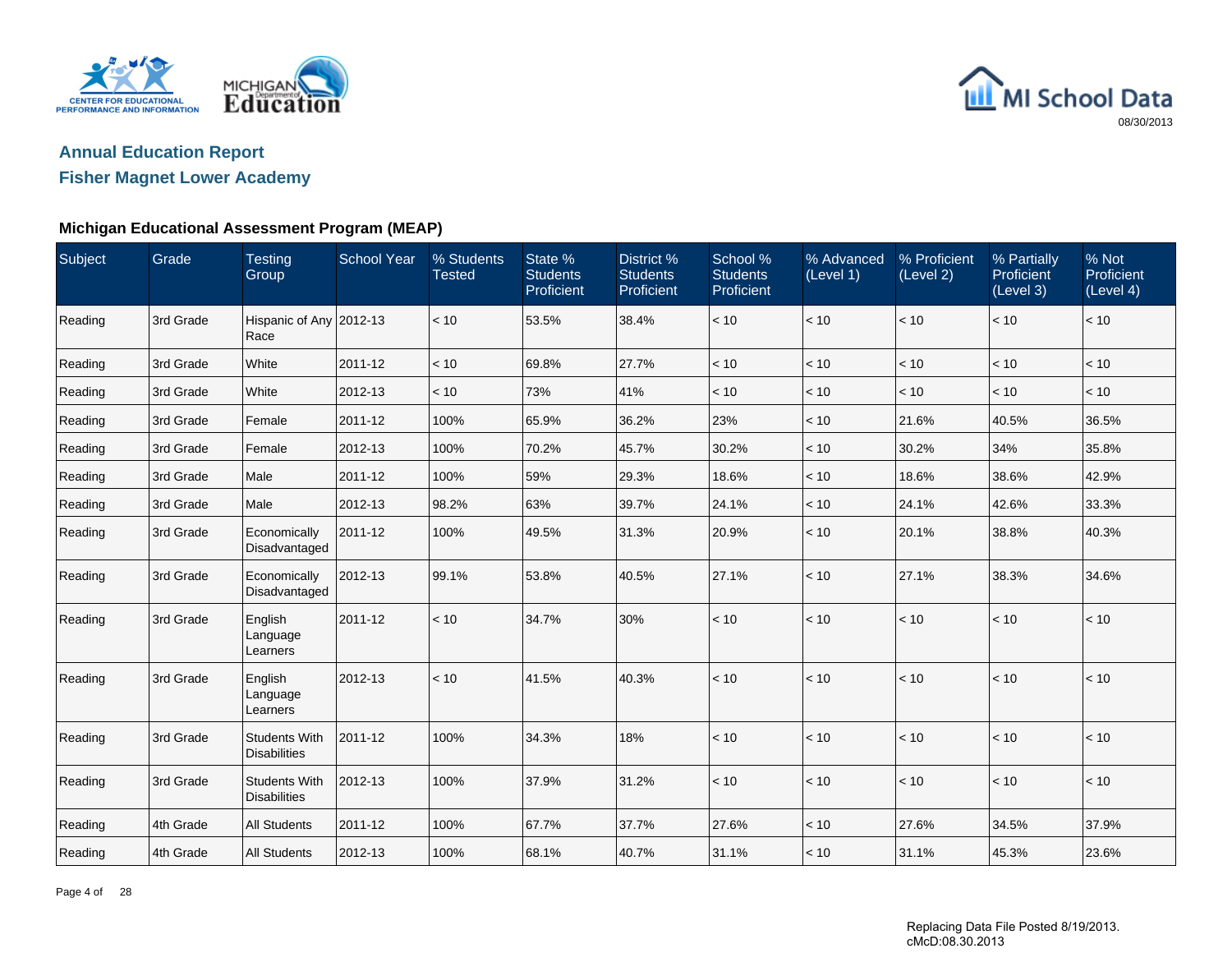



## **Fisher Magnet Lower Academy**

### **Michigan Educational Assessment Program (MEAP)**

| Subject | Grade     | <b>Testing</b><br>Group         | <b>School Year</b> | % Students<br><b>Tested</b> | State %<br><b>Students</b><br>Proficient | District %<br><b>Students</b><br>Proficient | School %<br><b>Students</b><br>Proficient | % Advanced<br>(Level 1) | % Proficient<br>(Level 2) | % Partially<br>Proficient<br>(Level 3) | % Not<br>Proficient<br>(Level 4) |
|---------|-----------|---------------------------------|--------------------|-----------------------------|------------------------------------------|---------------------------------------------|-------------------------------------------|-------------------------|---------------------------|----------------------------------------|----------------------------------|
| Reading | 4th Grade | African<br>American             | 2011-12            | 100%                        | 45.1%                                    | 36.8%                                       | 27.2%                                     | < 10                    | 27.2%                     | 35.1%                                  | 37.7%                            |
| Reading | 4th Grade | African<br>American             | 2012-13            | 100%                        | 43%                                      | 39.6%                                       | 31.1%                                     | < 10                    | 31.1%                     | 45.6%                                  | 23.3%                            |
| Reading | 4th Grade | American<br>Indian              | 2012-13            | < 10                        | 66.4%                                    | < 10                                        | < 10                                      | < 10                    | < 10                      | < 10                                   | < 10                             |
| Reading | 4th Grade | Asian                           | 2011-12            | < 10                        | 81%                                      | 54%                                         | < 10                                      | $<10$                   | $<10$                     | $<10$                                  | < 10                             |
| Reading | 4th Grade | Asian                           | 2012-13            | < 10                        | 79.2%                                    | 67.6%                                       | < 10                                      | < 10                    | < 10                      | < 10                                   | < 10                             |
| Reading | 4th Grade | White                           | 2011-12            | < 10                        | 74.4%                                    | 41.7%                                       | < 10                                      | $<10$                   | < 10                      | $<10$                                  | < 10                             |
| Reading | 4th Grade | White                           | 2012-13            | < 10                        | 75.1%                                    | 35.3%                                       | < 10                                      | < 10                    | < 10                      | < 10                                   | < 10                             |
| Reading | 4th Grade | Female                          | 2011-12            | 100%                        | 71.7%                                    | 44.1%                                       | 32.9%                                     | < 10                    | 32.9%                     | 39.7%                                  | 27.4%                            |
| Reading | 4th Grade | Female                          | 2012-13            | 100%                        | 71.1%                                    | 43.7%                                       | 27.6%                                     | < 10                    | 27.6%                     | 48.3%                                  | 24.1%                            |
| Reading | 4th Grade | Male                            | 2011-12            | 100%                        | 63.7%                                    | 31.1%                                       | < 10                                      | < 10                    | < 10                      | 25.6%                                  | 55.8%                            |
| Reading | 4th Grade | Male                            | 2012-13            | 100%                        | 65.1%                                    | 37.7%                                       | 35.4%                                     | < 10                    | 35.4%                     | 41.7%                                  | 22.9%                            |
| Reading | 4th Grade | Economically<br>Disadvantaged   | 2011-12            | 100%                        | 55%                                      | 36.2%                                       | 27.3%                                     | < 10                    | 27.3%                     | 35.5%                                  | 37.3%                            |
| Reading | 4th Grade | Economically<br>Disadvantaged   | 2012-13            | 100%                        | 55.1%                                    | 38.7%                                       | 31.1%                                     | < 10                    | 31.1%                     | 45.3%                                  | 23.6%                            |
| Reading | 4th Grade | English<br>Language<br>Learners | 2011-12            | < 10                        | 38.8%                                    | 40%                                         | < 10                                      | < 10                    | < 10                      | < 10                                   | < 10                             |
| Reading | 4th Grade | English<br>Language<br>Learners | 2012-13            | < 10                        | 39.1%                                    | 46.4%                                       | < 10                                      | < 10                    | < 10                      | < 10                                   | < 10                             |

Page 5 of 28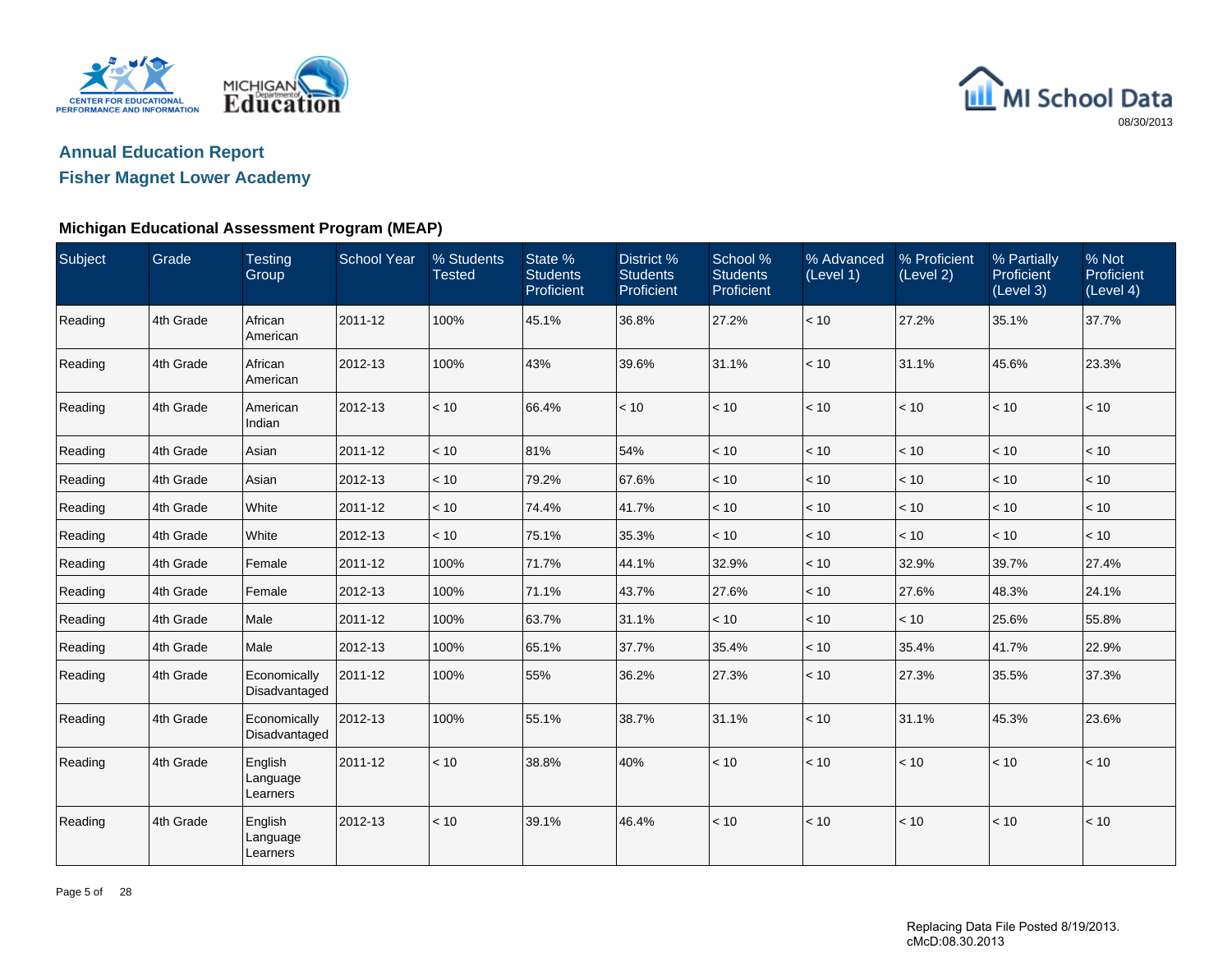



**Fisher Magnet Lower Academy**

### **Michigan Educational Assessment Program (MEAP)**

| <b>Subject</b> | Grade     | <b>Testing</b><br>Group              | School Year | % Students<br>Tested | State %<br><b>Students</b><br>Proficient | District %<br><b>Students</b><br>Proficient | School %<br><b>Students</b><br><b>Proficient</b> | % Advanced<br>(Level 1) | % Proficient<br>(Level 2) | % Partially<br>Proficient<br>(Level 3) | % Not<br>Proficient<br>(Level 4) |
|----------------|-----------|--------------------------------------|-------------|----------------------|------------------------------------------|---------------------------------------------|--------------------------------------------------|-------------------------|---------------------------|----------------------------------------|----------------------------------|
| Reading        | 4th Grade | Students With<br><b>Disabilities</b> | 2011-12     | 100%                 | 35%                                      | 16.6%                                       | < 10                                             | < 10                    | < 10                      | $\vert$ < 10                           | < 10                             |
| Reading        | 4th Grade | Students With<br>Disabilities        | 2012-13     | $ $ < 10             | 38.3%                                    | 22.1%                                       | < 10                                             | < 10                    | < 10                      | < 10                                   | < 10                             |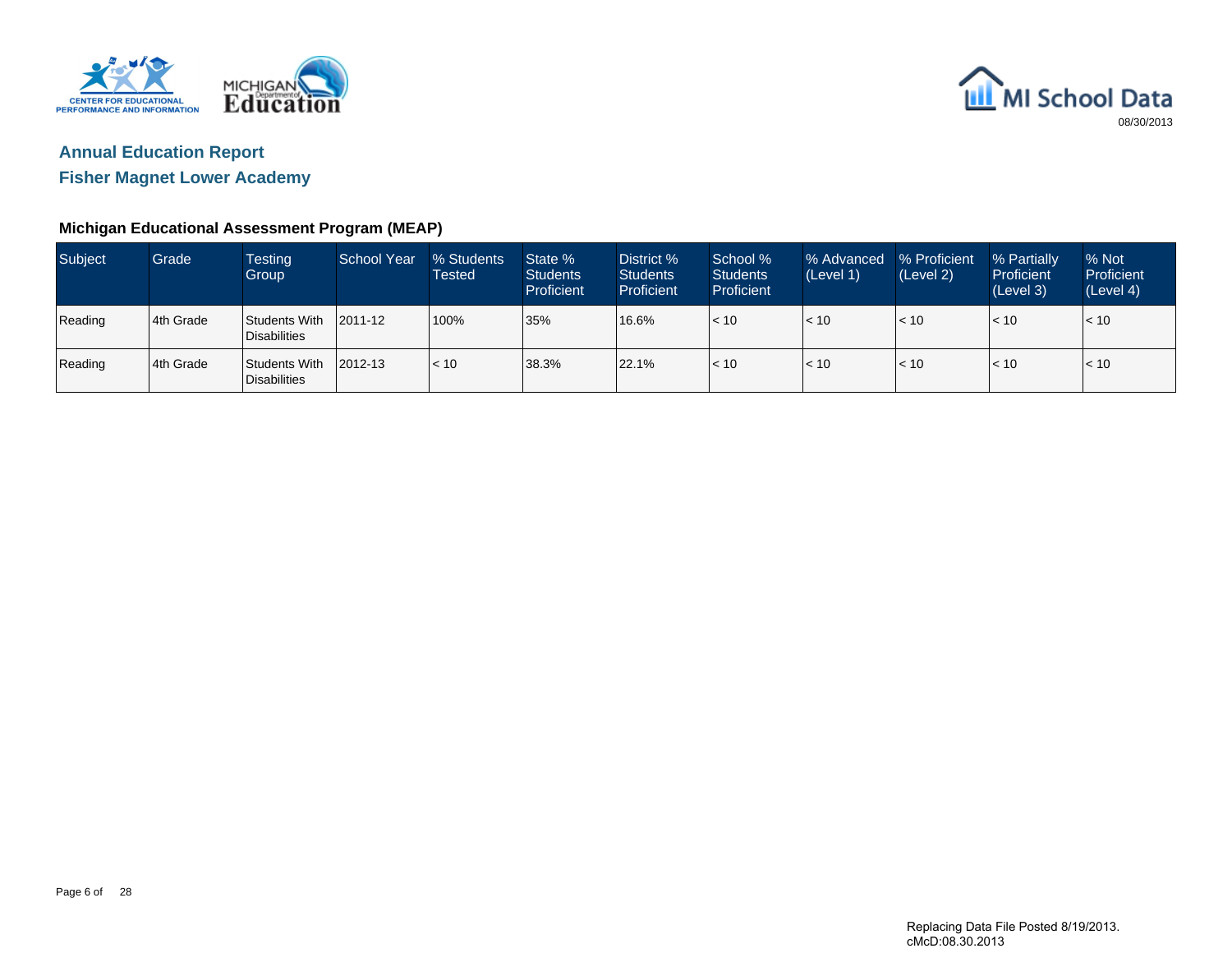



**Fisher Magnet Lower Academy**

### **Michigan Merit Examination (MME)**

| Subject            | <b>Grade</b> | <b>Testing</b><br><b>Group</b> | School Year | % Students<br>Tested | State %<br><b>Students</b><br>Proficient | District %<br>Students<br>Proficient | School %<br>Students<br>Proficient | % Advanced % Proficient<br>(Level 1) | (Level 2) | % Partially<br><b>Proficient</b><br>(Level 3) | % Not<br>Proficient<br>(Level 4) |
|--------------------|--------------|--------------------------------|-------------|----------------------|------------------------------------------|--------------------------------------|------------------------------------|--------------------------------------|-----------|-----------------------------------------------|----------------------------------|
| No Data to Display |              |                                |             |                      |                                          |                                      |                                    |                                      |           |                                               |                                  |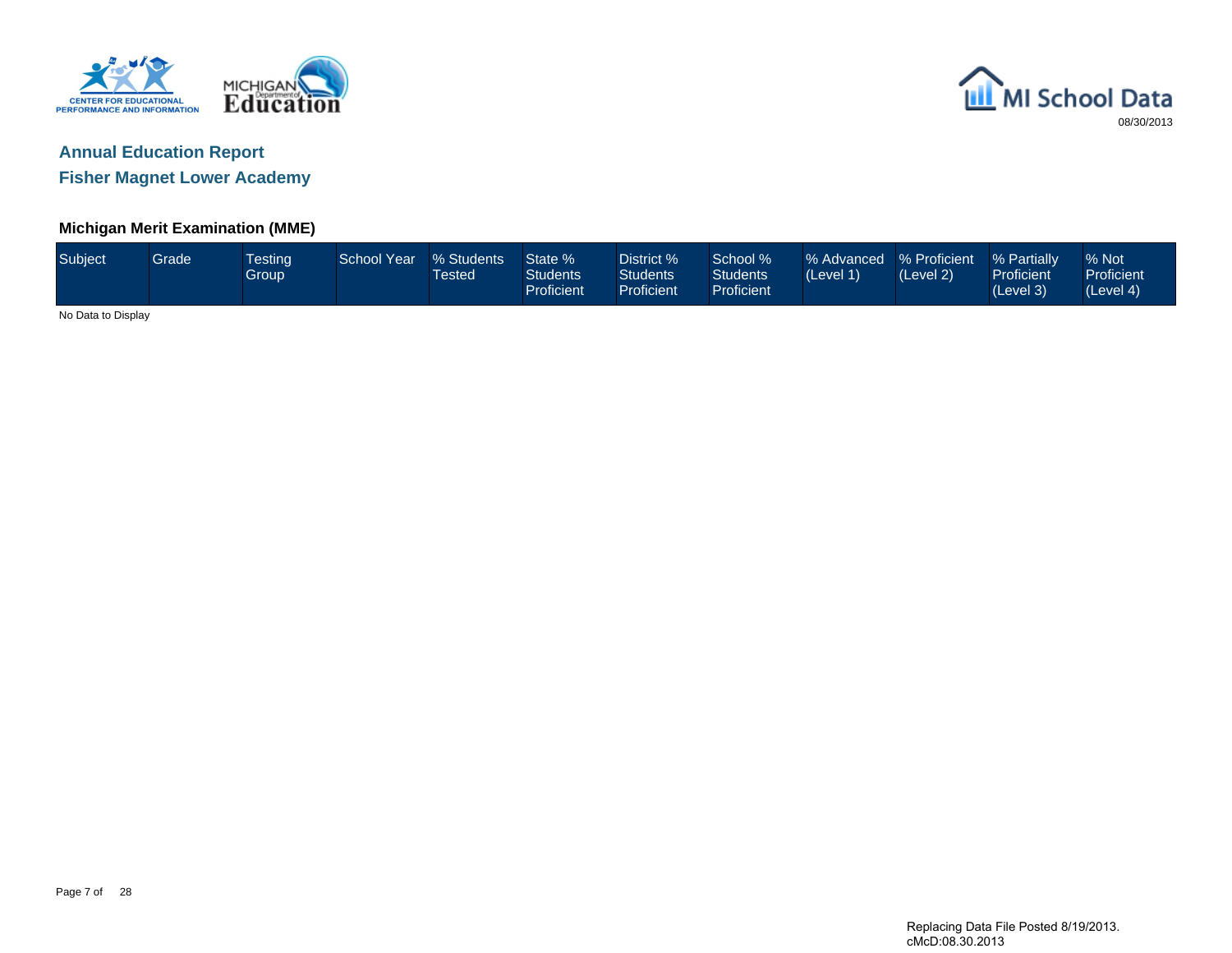



### **Fisher Magnet Lower Academy**

### **Michigan Educational Assessment Program Access (MEAP - Access)**

| Subject            | Grade     | <b>Testing Group</b>          | <b>School Year</b> | % Students<br><b>Tested</b> | State %<br><b>Students</b><br>Proficient | District %<br><b>Students</b><br>Proficient | School %<br><b>Students</b><br><b>Proficient</b> | % Exceeded | % Met | % Progressing |
|--------------------|-----------|-------------------------------|--------------------|-----------------------------|------------------------------------------|---------------------------------------------|--------------------------------------------------|------------|-------|---------------|
| <b>Mathematics</b> | 4th Grade | <b>All Students</b>           | 2012-13            | 100%                        | 57.5%                                    | 48.8%                                       | 66.7%                                            | < 10       | 66.7% | 33.3%         |
| <b>Mathematics</b> | 4th Grade | African American   2012-13    |                    | 100%                        | 47%                                      | 50.4%                                       | 66.7%                                            | < 10       | 66.7% | 33.3%         |
| <b>Mathematics</b> | 4th Grade | Female                        | 2012-13            | 100%                        | 56.8%                                    | 60%                                         | 80%                                              | $ $ < 10   | 80%   | < 10          |
| <b>Mathematics</b> | 4th Grade | Male                          | 2012-13            | < 10                        | 57.9%                                    | 42.6%                                       | < 10                                             | < 10       | < 10  | < 10          |
| <b>Mathematics</b> | 4th Grade | Economically<br>Disadvantaged | 2012-13            | 100%                        | 55.5%                                    | 50%                                         | 66.7%                                            | $ $ < 10   | 66.7% | 33.3%         |
| Reading            | 4th Grade | <b>All Students</b>           | 2012-13            | 100%                        | 46.3%                                    | 39.9%                                       | 50%                                              | $ $ < 10   | 33.3% | 50%           |
| Reading            | 4th Grade | African American 2012-13      |                    | 100%                        | 36.3%                                    | 45.1%                                       | 50%                                              | < 10       | 33.3% | 50%           |
| Reading            | 4th Grade | Female                        | 2012-13            | 100%                        | 50.8%                                    | 45.8%                                       | 60%                                              | $ $ < 10   | 40%   | 40%           |
| Reading            | 4th Grade | Male                          | 2012-13            | < 10                        | 44%                                      | 36.7%                                       | < 10                                             | $ $ < 10   | < 10  | < 10          |
| Reading            | 4th Grade | Economically<br>Disadvantaged | 2012-13            | 100%                        | 43.3%                                    | 38.9%                                       | 50%                                              | $ $ < 10   | 33.3% | 50%           |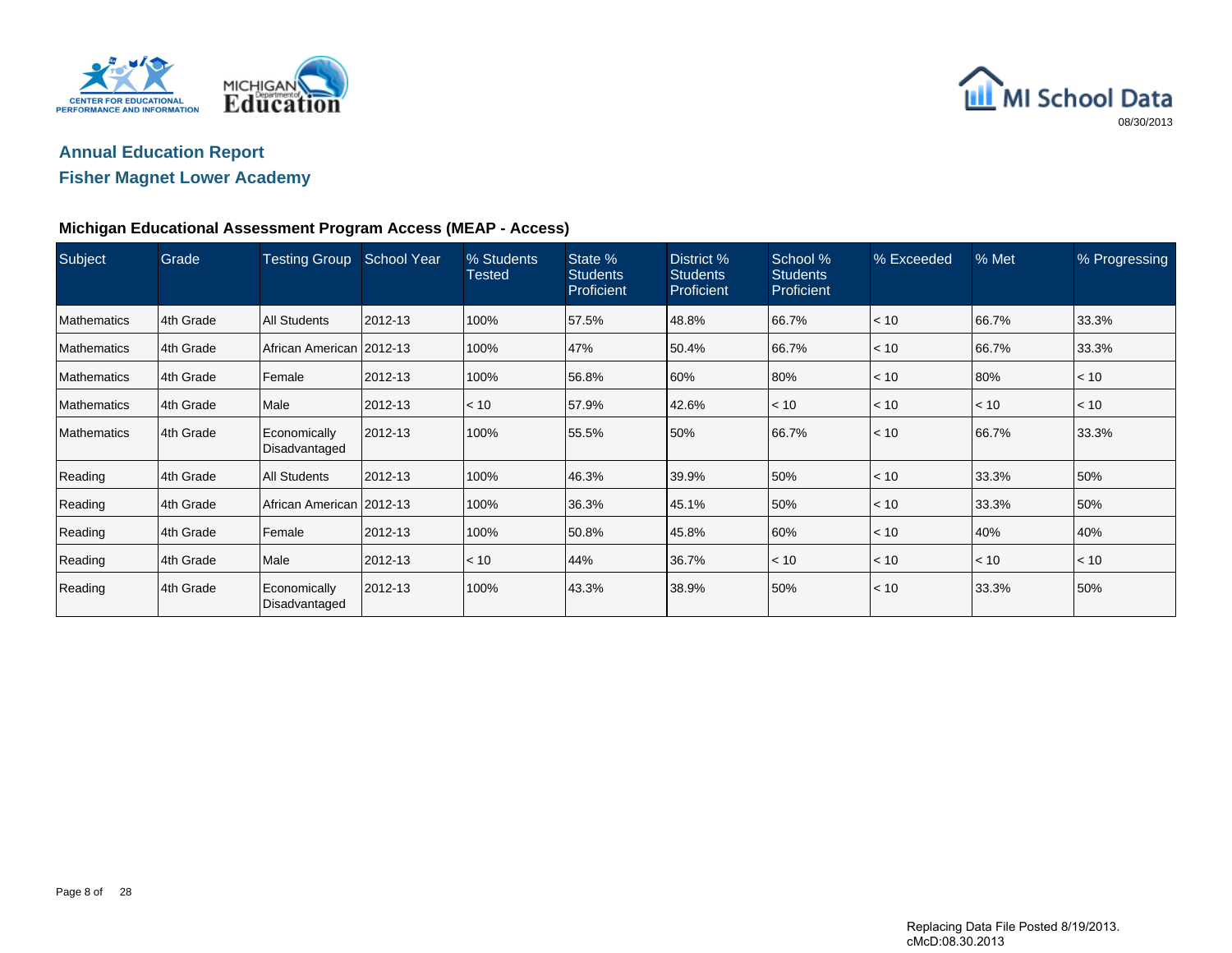



## **Fisher Magnet Lower Academy**

### **MI-Access Functional Independence**

| Subject            | Grade     | Testing Group School Year     |         | % Students<br><b>Tested</b> | State %<br><b>Students</b><br>Proficient | District %<br><b>Students</b><br>Proficient | School %<br><b>Students</b><br>Proficient | % Surpassed<br>(Level 1) | % Attained<br>(Level 2) | % Emerging<br>(Level 3) |
|--------------------|-----------|-------------------------------|---------|-----------------------------|------------------------------------------|---------------------------------------------|-------------------------------------------|--------------------------|-------------------------|-------------------------|
| Mathematics        | 3rd Grade | <b>All Students</b>           | 2011-12 | < 10                        | 72%                                      | 1082.2%                                     | < 10                                      | < 10                     | < 10                    | < 10                    |
| Mathematics        | 3rd Grade | <b>All Students</b>           | 2012-13 | < 10                        | 77.5%                                    | 1540.3%                                     | < 10                                      | < 10                     | < 10                    | < 10                    |
| Reading            | 3rd Grade | <b>All Students</b>           | 2011-12 | < 10                        | 75.5%                                    | 1211.7%                                     | < 10                                      | $<10$                    | < 10                    | < 10                    |
| Reading            | 3rd Grade | <b>All Students</b>           | 2012-13 | < 10                        | 81.7%                                    | 1766.2%                                     | < 10                                      | < 10                     | < 10                    | < 10                    |
| <b>Mathematics</b> | 3rd Grade | African American 2011-12      |         | < 10                        | 64.4%                                    | 277.1%                                      | < 10                                      | < 10                     | $<10$                   | $<10$                   |
| Mathematics        | 3rd Grade | African American 2012-13      |         | < 10                        | 68.8%                                    | 410.3%                                      | < 10                                      | < 10                     | < 10                    | < 10                    |
| Reading            | 3rd Grade | African American   2011-12    |         | < 10                        | 65.5%                                    | 281.6%                                      | < 10                                      | < 10                     | < 10                    | < 10                    |
| Reading            | 3rd Grade | African American 2012-13      |         | < 10                        | 73.2%                                    | 449.2%                                      | < 10                                      | < 10                     | $<10$                   | < 10                    |
| Mathematics        | 3rd Grade | Female                        | 2011-12 | < 10                        | 69.9%                                    | 1058.1%                                     | < 10                                      | < 10                     | < 10                    | < 10                    |
| <b>Mathematics</b> | 3rd Grade | Female                        | 2012-13 | < 10                        | 77.1%                                    | 1582.6%                                     | < 10                                      | < 10                     | < 10                    | < 10                    |
| Reading            | 3rd Grade | Female                        | 2011-12 | < 10                        | 78.4%                                    | 1175.8%                                     | < 10                                      | < 10                     | < 10                    | < 10                    |
| Reading            | 3rd Grade | Female                        | 2012-13 | < 10                        | 81.7%                                    | 1712.5%                                     | < 10                                      | < 10                     | < 10                    | < 10                    |
| <b>Mathematics</b> | 3rd Grade | Male                          | 2011-12 | < 10                        | 73.1%                                    | 1094.9%                                     | < 10                                      | < 10                     | < 10                    | < 10                    |
| Mathematics        | 3rd Grade | Male                          | 2012-13 | < 10                        | 77.8%                                    | 1518.2%                                     | < 10                                      | < 10                     | < 10                    | < 10                    |
| Reading            | 3rd Grade | Male                          | 2011-12 | < 10                        | 74.1%                                    | 1231.1%                                     | < 10                                      | < 10                     | < 10                    | < 10                    |
| Reading            | 3rd Grade | Male                          | 2012-13 | < 10                        | 81.7%                                    | 1795.5%                                     | < 10                                      | < 10                     | < 10                    | < 10                    |
| Mathematics        | 3rd Grade | Economically<br>Disadvantaged | 2011-12 | < 10                        | 72.1%                                    | 870.2%                                      | < 10                                      | < 10                     | < 10                    | < 10                    |
| Mathematics        | 3rd Grade | Economically<br>Disadvantaged | 2012-13 | < 10                        | 78.5%                                    | 1370.2%                                     | < 10                                      | < 10                     | < 10                    | < 10                    |
| Reading            | 3rd Grade | Economically<br>Disadvantaged | 2011-12 | < 10                        | 74.1%                                    | 958.6%                                      | < 10                                      | < 10                     | < 10                    | < 10                    |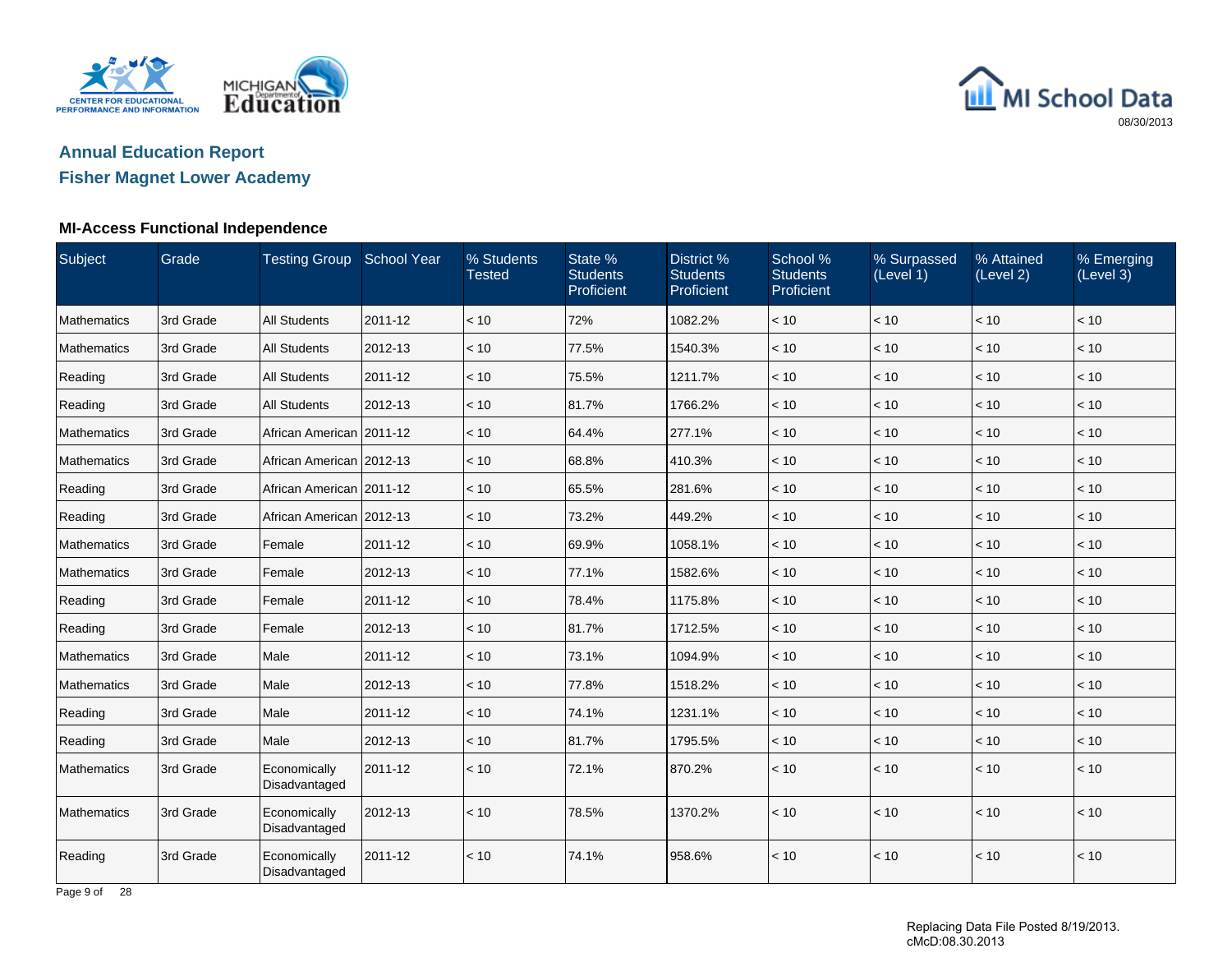



## **Fisher Magnet Lower Academy**

### **MI-Access Functional Independence**

| Subject            | Grade     | Testing Group School Year     |         | % Students<br><b>Tested</b> | State %<br><b>Students</b><br>Proficient | District %<br><b>Students</b><br>Proficient | School %<br><b>Students</b><br>Proficient | % Surpassed<br>(Level 1) | % Attained<br>(Level 2) | % Emerging<br>(Level 3) |
|--------------------|-----------|-------------------------------|---------|-----------------------------|------------------------------------------|---------------------------------------------|-------------------------------------------|--------------------------|-------------------------|-------------------------|
| Reading            | 3rd Grade | Economically<br>Disadvantaged | 2012-13 | < 10                        | 81.2%                                    | 1539.7%                                     | < 10                                      | < 10                     | < 10                    | < 10                    |
| Mathematics        | 4th Grade | <b>All Students</b>           | 2011-12 | < 10                        | 81.9%                                    | 1443.2%                                     | < 10                                      | < 10                     | < 10                    | < 10                    |
| <b>Mathematics</b> | 4th Grade | <b>All Students</b>           | 2012-13 | < 10                        | 79.4%                                    | 1509.5%                                     | < 10                                      | < 10                     | < 10                    | < 10                    |
| Reading            | 4th Grade | <b>All Students</b>           | 2011-12 | < 10                        | 72.5%                                    | 1437.5%                                     | < 10                                      | < 10                     | < 10                    | < 10                    |
| Reading            | 4th Grade | <b>All Students</b>           | 2012-13 | < 10                        | 75.1%                                    | 1538.7%                                     | < 10                                      | < 10                     | < 10                    | < 10                    |
| Mathematics        | 4th Grade | African American   2011-12    |         | < 10                        | 77.5%                                    | 385.7%                                      | < 10                                      | < 10                     | < 10                    | < 10                    |
| Mathematics        | 4th Grade | African American   2012-13    |         | < 10                        | 76.4%                                    | 430%                                        | < 10                                      | < 10                     | < 10                    | < 10                    |
| Reading            | 4th Grade | African American 2011-12      |         | < 10                        | 63.8%                                    | 335.7%                                      | < 10                                      | < 10                     | < 10                    | < 10                    |
| Reading            | 4th Grade | African American 2012-13      |         | < 10                        | 75.6%                                    | 436.6%                                      | < 10                                      | < 10                     | < 10                    | < 10                    |
| <b>Mathematics</b> | 4th Grade | Female                        | 2011-12 | ~10                         | 81.6%                                    | 1674.1%                                     | < 10                                      | < 10                     | < 10                    | < 10                    |
| Mathematics        | 4th Grade | Female                        | 2012-13 | < 10                        | 75.3%                                    | 1263.3%                                     | < 10                                      | < 10                     | < 10                    | < 10                    |
| Reading            | 4th Grade | Female                        | 2011-12 | < 10                        | 72.9%                                    | 1646.2%                                     | < 10                                      | < 10                     | < 10                    | < 10                    |
| Reading            | 4th Grade | Female                        | 2012-13 | < 10                        | 74%                                      | 1229%                                       | < 10                                      | < 10                     | < 10                    | < 10                    |
| Mathematics        | 4th Grade | Male                          | 2011-12 | < 10                        | 82%                                      | 1341%                                       | < 10                                      | < 10                     | < 10                    | < 10                    |
| Mathematics        | 4th Grade | Male                          | 2012-13 | < 10                        | 81.6%                                    | 1677.3%                                     | < 10                                      | < 10                     | < 10                    | < 10                    |
| Reading            | 4th Grade | Male                          | 2011-12 | < 10                        | 72.2%                                    | 1350%                                       | < 10                                      | < 10                     | < 10                    | < 10                    |
| Reading            | 4th Grade | Male                          | 2012-13 | < 10                        | 75.6%                                    | 1756.8%                                     | < 10                                      | < 10                     | < 10                    | < 10                    |
| <b>Mathematics</b> | 4th Grade | Economically<br>Disadvantaged | 2011-12 | < 10                        | 83.5%                                    | 1331.1%                                     | < 10                                      | < 10                     | < 10                    | < 10                    |
| Mathematics        | 4th Grade | Economically<br>Disadvantaged | 2012-13 | < 10                        | 79.7%                                    | 1220.6%                                     | < 10                                      | < 10                     | < 10                    | < 10                    |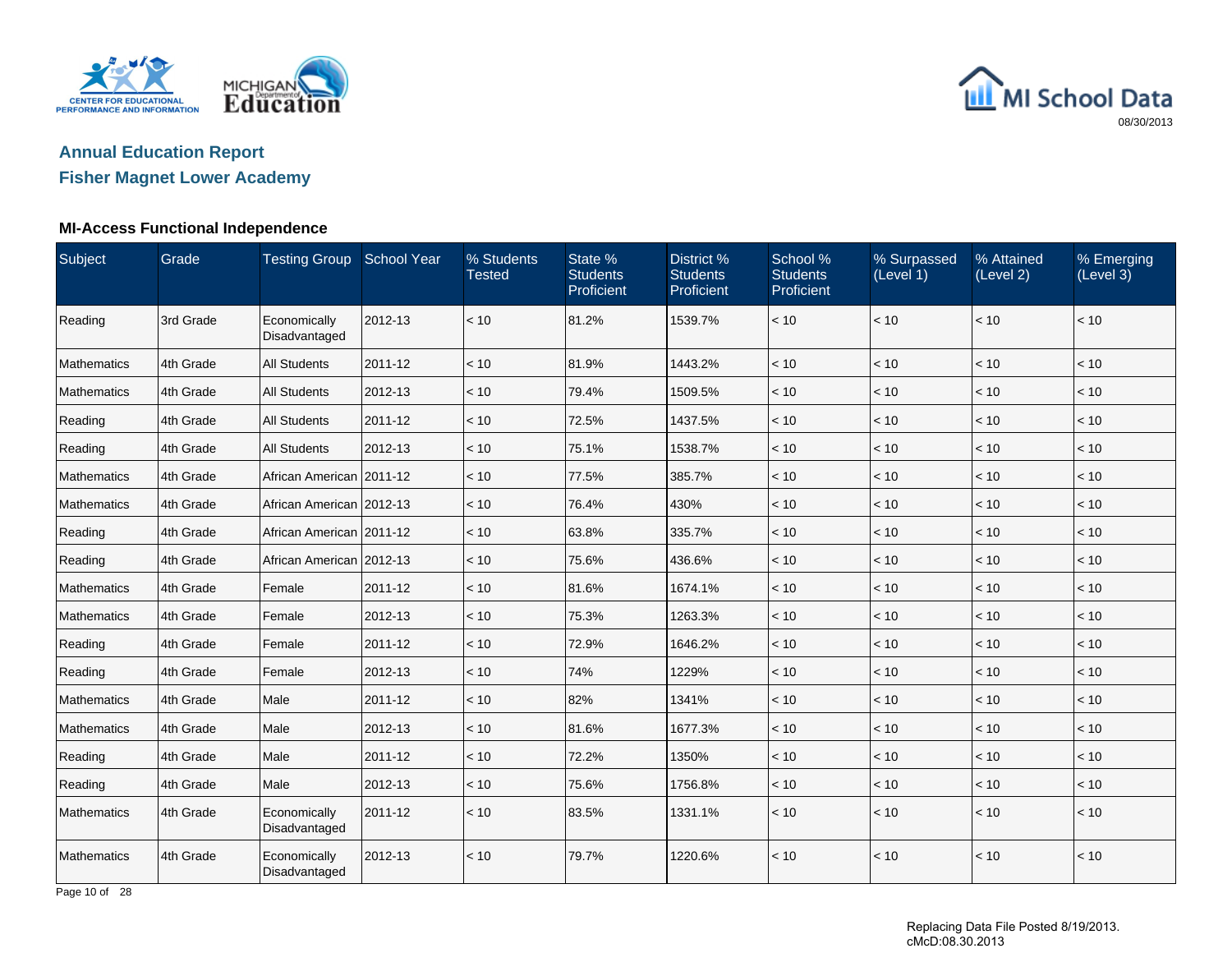



**Fisher Magnet Lower Academy**

### **MI-Access Functional Independence**

| <b>Subject</b> | Grade      | Testing Group School Year     |         | % Students<br>Tested | State %<br><b>Students</b><br><b>Proficient</b> | District %<br><b>Students</b><br>Proficient | School %<br><b>Students</b><br><b>Proficient</b> | % Surpassed<br>(Level 1) | % Attained<br>(Level 2) | % Emerging<br>(Level 3) |
|----------------|------------|-------------------------------|---------|----------------------|-------------------------------------------------|---------------------------------------------|--------------------------------------------------|--------------------------|-------------------------|-------------------------|
| Reading        | 14th Grade | Economically<br>Disadvantaged | 2011-12 | $\leq 10$            | 72.4%                                           | 1277%                                       | < 10                                             | < 10                     | < 10                    | < 10                    |
| Reading        | 4th Grade  | Economically<br>Disadvantaged | 2012-13 | < 10                 | 74.8%                                           | 1233.3%                                     | $\leq 10$                                        | < 10                     | $\leq 10$               | < 10                    |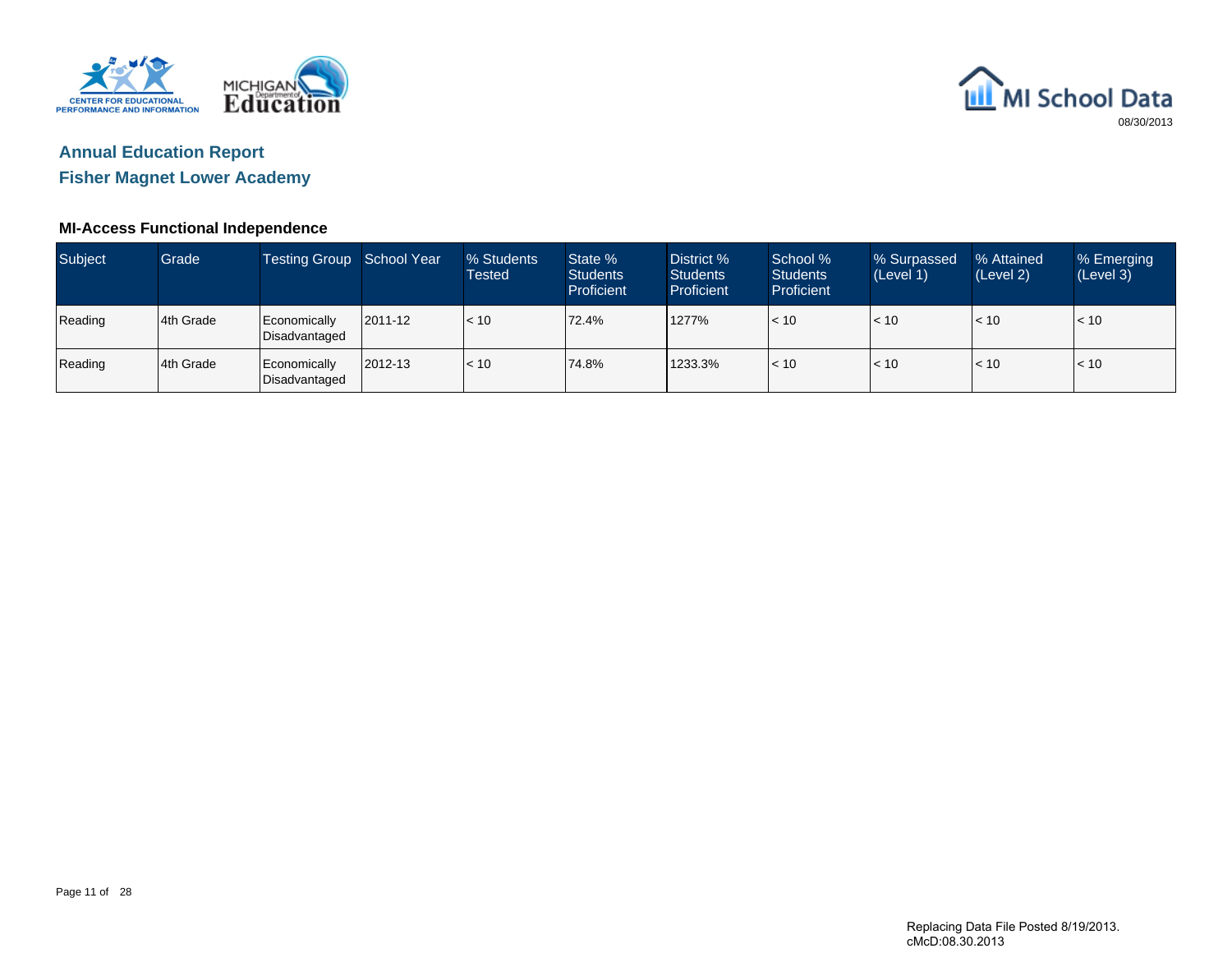



**Fisher Magnet Lower Academy**

### **MI-Access Supported Independence**

| Subject            | Grade | Testing Group School Year | % Students<br><b>Tested</b> | State %<br><b>Students</b><br>Proficient | District %<br>Students <sup>1</sup><br><b>Proficient</b> | School %<br><b>Students</b><br>Proficient | % Surpassed<br>(Level 1) | % Attained<br>(Level 2) | % Emerging<br>(Level 3) |
|--------------------|-------|---------------------------|-----------------------------|------------------------------------------|----------------------------------------------------------|-------------------------------------------|--------------------------|-------------------------|-------------------------|
| No Data to Display |       |                           |                             |                                          |                                                          |                                           |                          |                         |                         |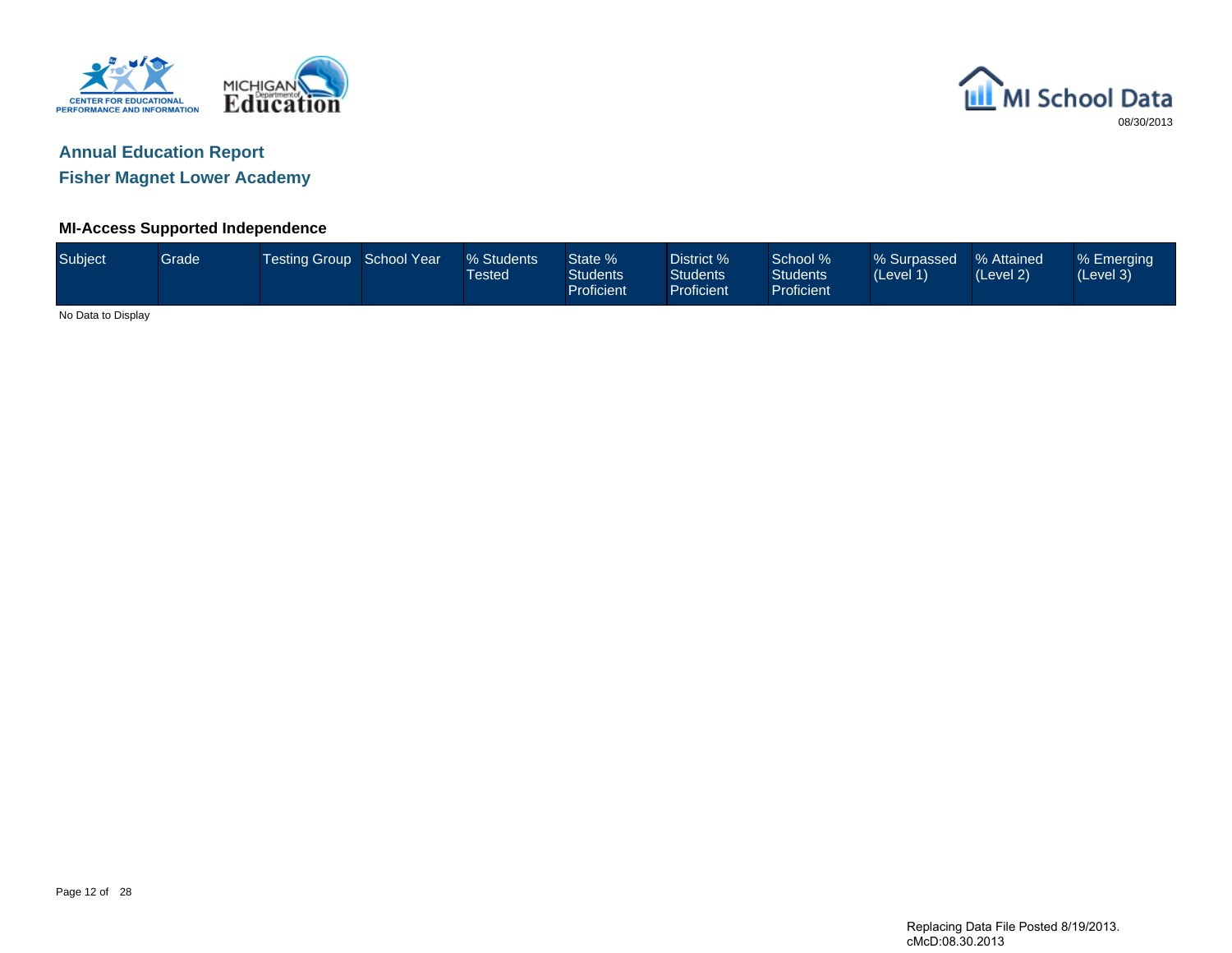



**Fisher Magnet Lower Academy**

### **MI-Access Participation**

| Subject            | <b>Grade</b> | Testing Group School Year | % Students<br><b>Tested</b> | State %<br><b>Students</b><br>Proficient | District %<br>Students <sup>1</sup><br><b>Proficient</b> | School %<br><b>Students</b><br>Proficient | % Surpassed<br>(Level 1) | % Attained<br>(Level 2) | % Emerging<br>(Level 3) |
|--------------------|--------------|---------------------------|-----------------------------|------------------------------------------|----------------------------------------------------------|-------------------------------------------|--------------------------|-------------------------|-------------------------|
| No Data to Display |              |                           |                             |                                          |                                                          |                                           |                          |                         |                         |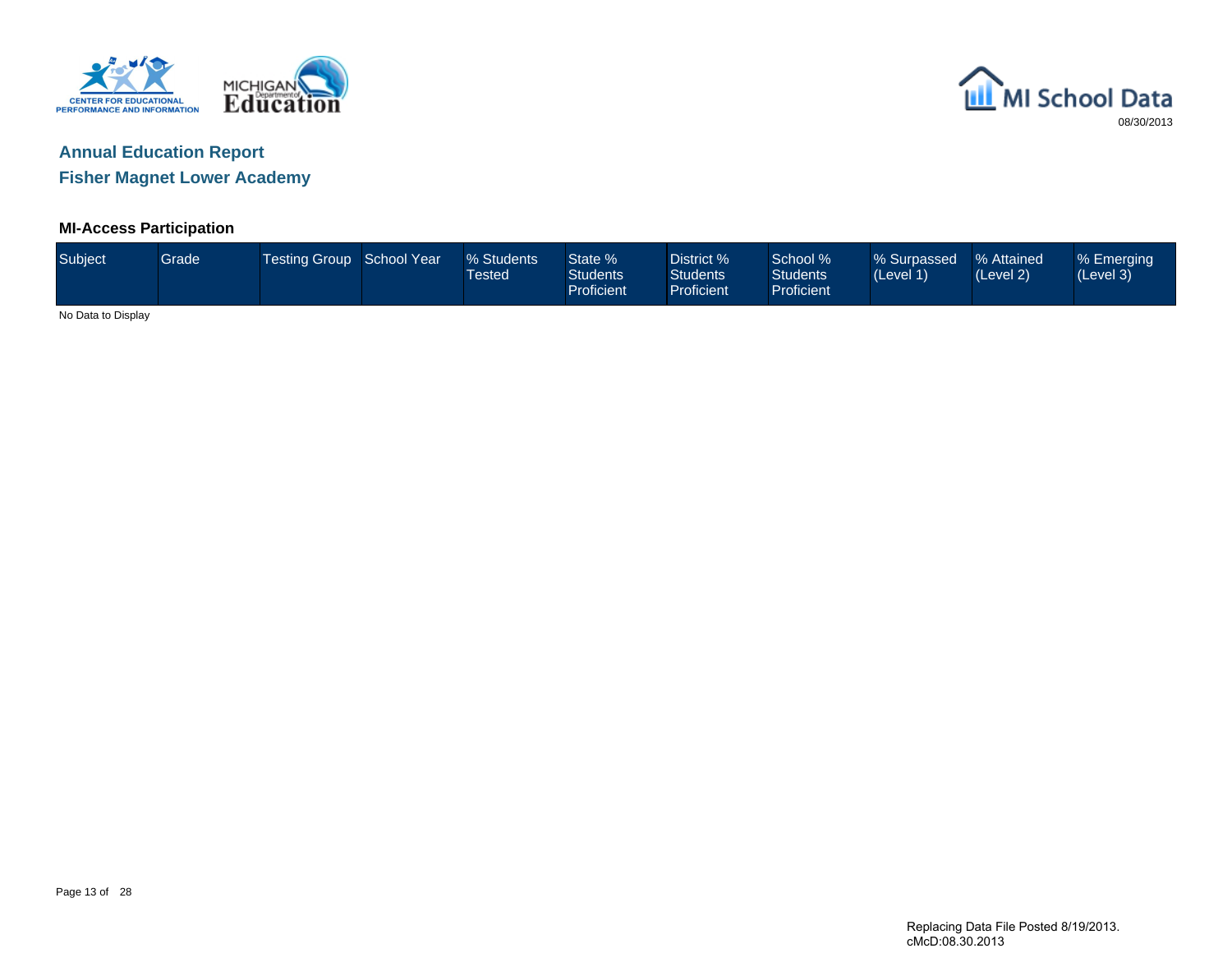





#### **Accountability Details Subject Data**

| <b>Testing Group</b>                         | Location        | Subject            | % Tested Total(Goal<br>95%) | % Proficient for<br>Accountability* |
|----------------------------------------------|-----------------|--------------------|-----------------------------|-------------------------------------|
| <b>All Students</b>                          | Statewide       | <b>Mathematics</b> | 98.7%                       | 58.2%                               |
| Bottom 30%                                   | Statewide       | <b>Mathematics</b> |                             | 11.2%                               |
| African American                             | Statewide       | <b>Mathematics</b> | 96.9%                       | 32.7%                               |
| American Indian                              | Statewide       | <b>Mathematics</b> | 98.5%                       | 48.4%                               |
| Asian                                        | Statewide       | <b>Mathematics</b> | 99.4%                       | 81.5%                               |
| Hispanic of Any Race                         | Statewide       | <b>Mathematics</b> | 98.6%                       | 45.9%                               |
| Native Hawaiian or Other<br>Pacific Islander | Statewide       | <b>Mathematics</b> | 97.4%                       | 64.9%                               |
| Two or More Races                            | Statewide       | <b>Mathematics</b> | 99.2%                       | 55.9%                               |
| White                                        | Statewide       | <b>Mathematics</b> | 99.2%                       | 64.4%                               |
| Economically Disadvantaged                   | Statewide       | <b>Mathematics</b> | 98.2%                       | 43.7%                               |
| English Language Learners                    | Statewide       | <b>Mathematics</b> | 98.9%                       | 36.9%                               |
| <b>Students With Disabilities</b>            | Statewide       | <b>Mathematics</b> | 97.8%                       | 32.5%                               |
| <b>All Students</b>                          | <b>District</b> | <b>Mathematics</b> | 96.3%                       | 37.1%                               |
| Bottom 30%                                   | District        | <b>Mathematics</b> |                             | 7.1%                                |
| African American                             | <b>District</b> | <b>Mathematics</b> | 96.2%                       | 35.5%                               |
| American Indian                              | District        | <b>Mathematics</b> | 93.9%                       | 31.4%                               |
| Asian                                        | <b>District</b> | <b>Mathematics</b> | 98.8%                       | 62.5%                               |
| Hispanic of Any Race                         | District        | <b>Mathematics</b> | 96.9%                       | 44.5%                               |
| Native Hawaiian or Other<br>Pacific Islander | <b>District</b> | <b>Mathematics</b> | 100%                        | 0%                                  |
| Two or More Races                            | <b>District</b> | <b>Mathematics</b> | 94.1%                       | 29.5%                               |
| White                                        | <b>District</b> | <b>Mathematics</b> | 96.2%                       | 39.8%                               |
| Economically Disadvantaged   District        |                 | <b>Mathematics</b> | 96.5%                       | 35.5%                               |
| English Language Learners                    | <b>District</b> | Mathematics        | 97.6%                       | 46.2%                               |
| <b>Students With Disabilities</b>            | <b>District</b> | Mathematics        | 92.2%                       | 28.3%                               |
| All Students                                 | School          | Mathematics        | 99.1%                       | 30.4%                               |
| Bottom 30%                                   | School          | Mathematics        |                             | 7.1%                                |
| African American                             | School          | Mathematics        | 99.1%                       | 29.3%                               |
| Asian                                        | School          | Mathematics        | 100%                        | 20%                                 |
| Hispanic of Any Race                         | School          | Mathematics        | 100%                        |                                     |
| Two or More Races                            | School          | Mathematics        |                             | 100%                                |

Page 14 of 28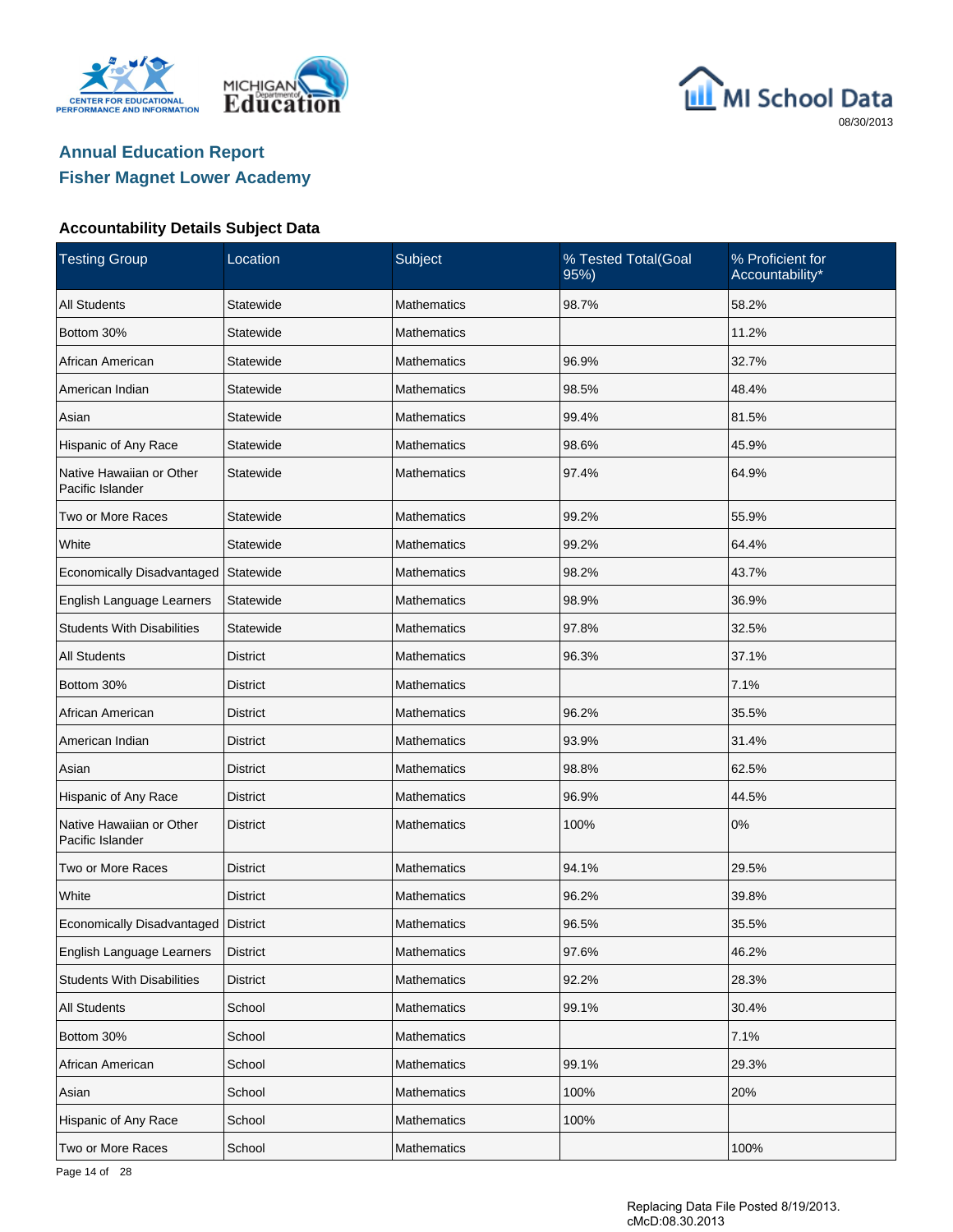





### **Accountability Details Subject Data**

| <b>Testing Group</b>                         | Location        | Subject            | % Tested Total(Goal<br>95%) | % Proficient for<br>Accountability* |
|----------------------------------------------|-----------------|--------------------|-----------------------------|-------------------------------------|
| White                                        | School          | <b>Mathematics</b> | 100%                        | 75%                                 |
| Economically Disadvantaged                   | School          | <b>Mathematics</b> | 99.1%                       | 29.9%                               |
| English Language Learners                    | School          | <b>Mathematics</b> | 100%                        | 33.3%                               |
| <b>Students With Disabilities</b>            | School          | <b>Mathematics</b> | 100%                        | 28%                                 |
| <b>All Students</b>                          | Statewide       | Reading            | 99%                         | 83.1%                               |
| Bottom 30%                                   | Statewide       | Reading            |                             | 51.3%                               |
| African American                             | Statewide       | Reading            | 97.3%                       | 67.9%                               |
| American Indian                              | Statewide       | Reading            | 98.8%                       | 79.7%                               |
| Asian                                        | Statewide       | Reading            | 100.3%                      | 90.1%                               |
| Hispanic of Any Race                         | Statewide       | Reading            | 99.2%                       | 77%                                 |
| Native Hawaiian or Other<br>Pacific Islander | Statewide       | Reading            | 97.4%                       | 85.7%                               |
| Two or More Races                            | Statewide       | Reading            | 99.4%                       | 83.6%                               |
| White                                        | Statewide       | Reading            | 99.4%                       | 86.9%                               |
| Economically Disadvantaged                   | Statewide       | Reading            | 98.6%                       | 74.8%                               |
| English Language Learners                    | Statewide       | Reading            | 100.5%                      | 62.4%                               |
| <b>Students With Disabilities</b>            | Statewide       | Reading            | 98.1%                       | 51.8%                               |
| <b>All Students</b>                          | <b>District</b> | Reading            | 96.8%                       | 67.4%                               |
| Bottom 30%                                   | District        | Reading            |                             | 16.8%                               |
| African American                             | <b>District</b> | Reading            | 96.9%                       | 66.5%                               |
| American Indian                              | District        | Reading            | 95.5%                       | 74.5%                               |
| Asian                                        | <b>District</b> | Reading            | 88.5%                       | 78.8%                               |
| Hispanic of Any Race                         | District        | Reading            | 97.3%                       | 71.4%                               |
| Native Hawaiian or Other<br>Pacific Islander | District        | Reading            | 100%                        | 100%                                |
| Two or More Races                            | District        | Reading            | 94.1%                       | 68.9%                               |
| White                                        | <b>District</b> | Reading            | 96.2%                       | 69%                                 |
| Economically Disadvantaged                   | District        | Reading            | 96.9%                       | 66%                                 |
| English Language Learners                    | <b>District</b> | Reading            | 96.8%                       | 72%                                 |
| <b>Students With Disabilities</b>            | <b>District</b> | Reading            | 92.7%                       | 40.9%                               |
| All Students                                 | School          | Reading            | 99.6%                       | 59.8%                               |
| Bottom 30%                                   | School          | Reading            |                             | 15.3%                               |

Page 15 of 28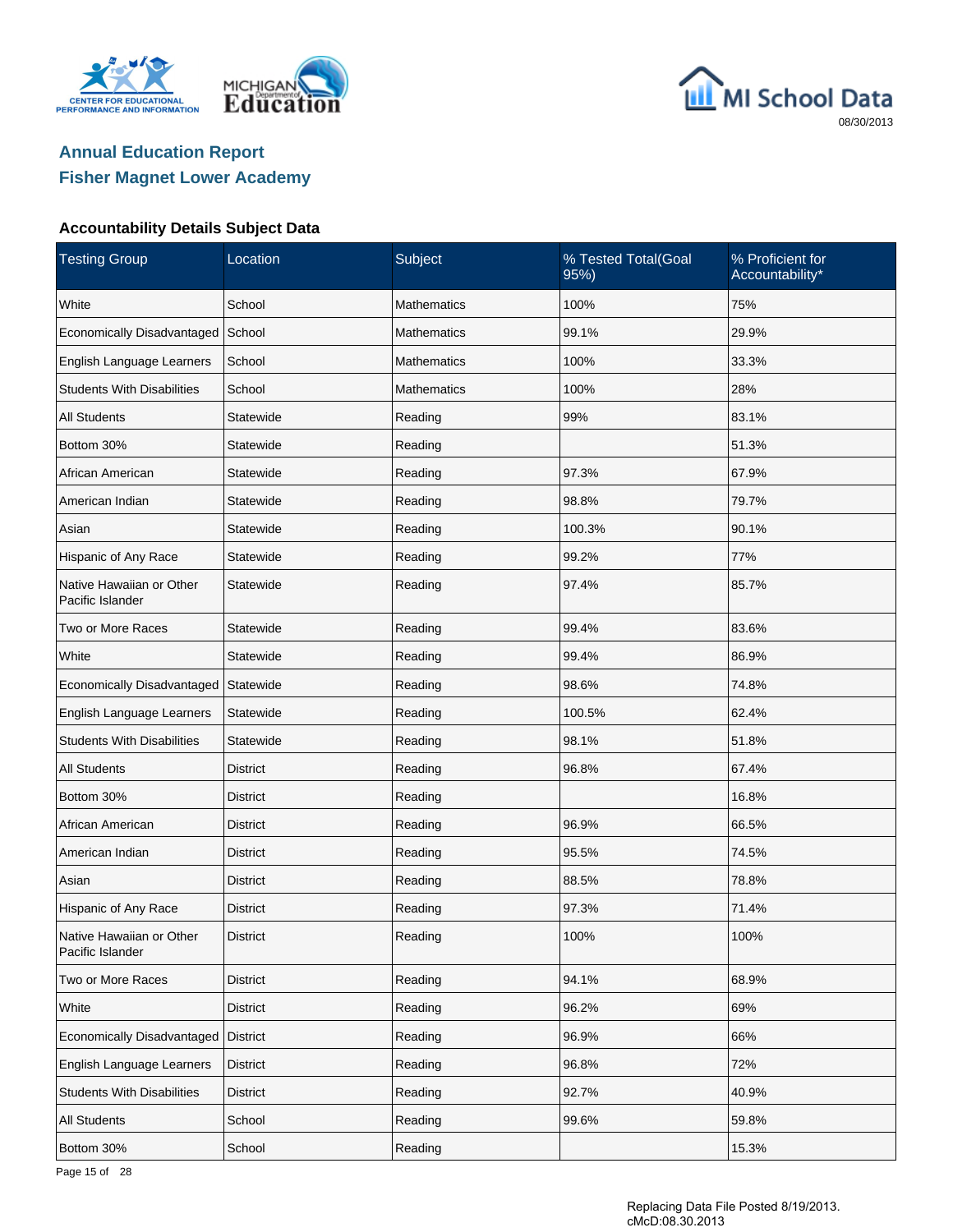





### **Accountability Details Subject Data**

| <b>Testing Group</b>                         | Location        | Subject | % Tested Total(Goal<br>95%) | % Proficient for<br>Accountability* |
|----------------------------------------------|-----------------|---------|-----------------------------|-------------------------------------|
| African American                             | School          | Reading | 99.6%                       | 59.9%                               |
| Asian                                        | School          | Reading | 100%                        | 20%                                 |
| Hispanic of Any Race                         | School          | Reading | 100%                        |                                     |
| Two or More Races                            | School          | Reading |                             | 100%                                |
| White                                        | School          | Reading | 100%                        | 75%                                 |
| Economically Disadvantaged                   | School          | Reading | 99.6%                       | 60.1%                               |
| English Language Learners                    | School          | Reading | 100%                        | 33.3%                               |
| <b>Students With Disabilities</b>            | School          | Reading | 100%                        | 30%                                 |
| <b>All Students</b>                          | Statewide       | Science | 97.9%                       | 38.6%                               |
| Bottom 30%                                   | Statewide       | Science |                             | 1%                                  |
| African American                             | Statewide       | Science | 94.8%                       | 12.8%                               |
| American Indian                              | Statewide       | Science | 97.5%                       | 29.4%                               |
| Asian                                        | Statewide       | Science | 99.1%                       | 57.4%                               |
| Hispanic of Any Race                         | Statewide       | Science | 97.9%                       | 22.9%                               |
| Native Hawaiian or Other<br>Pacific Islander | Statewide       | Science | 93.7%                       | 49.2%                               |
| Two or More Races                            | Statewide       | Science | 98.7%                       | 35.7%                               |
| White                                        | Statewide       | Science | 98.7%                       | 45%                                 |
| Economically Disadvantaged                   | Statewide       | Science | 97%                         | 22.9%                               |
| English Language Learners                    | Statewide       | Science | 98%                         | 7.6%                                |
| <b>Students With Disabilities</b>            | Statewide       | Science | 96.5%                       | 15.1%                               |
| <b>All Students</b>                          | <b>District</b> | Science | 94.1%                       | 11.7%                               |
| Bottom 30%                                   | District        | Science |                             | 0.6%                                |
| African American                             | <b>District</b> | Science | 94.2%                       | 11.3%                               |
| American Indian                              | <b>District</b> | Science | 95.2%                       | 14.3%                               |
| Asian                                        | <b>District</b> | Science | 98%                         | 33.6%                               |
| Hispanic of Any Race                         | <b>District</b> | Science | 92.8%                       | 11.8%                               |
| Native Hawaiian or Other<br>Pacific Islander | <b>District</b> | Science | 100%                        | $0\%$                               |
| Two or More Races                            | <b>District</b> | Science | 100%                        | 9.1%                                |
| White                                        | <b>District</b> | Science | 94.8%                       | 13.6%                               |
| Economically Disadvantaged                   | <b>District</b> | Science | 94.3%                       | 10%                                 |

Page 16 of 28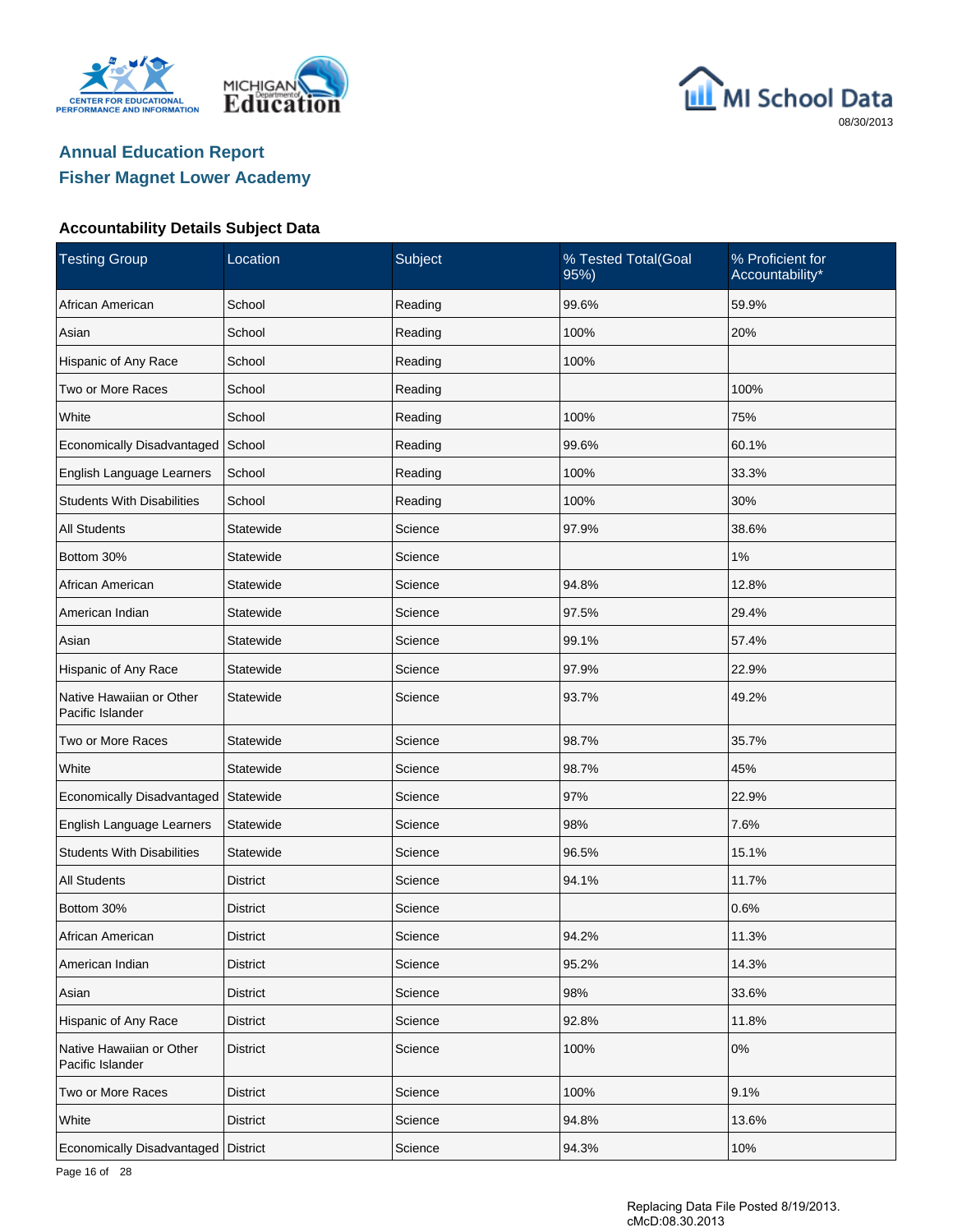





#### **Accountability Details Subject Data**

| <b>Testing Group</b>                         | Location        | Subject               | % Tested Total(Goal<br>95%) | % Proficient for<br>Accountability* |
|----------------------------------------------|-----------------|-----------------------|-----------------------------|-------------------------------------|
| English Language Learners                    | <b>District</b> | Science               | 94.6%                       | 13.4%                               |
| <b>Students With Disabilities</b>            | <b>District</b> | Science               | 86.4%                       | 9.1%                                |
| <b>All Students</b>                          | Statewide       | <b>Social Studies</b> | 96.7%                       | 57.5%                               |
| Bottom 30%                                   | Statewide       | <b>Social Studies</b> |                             | 8.8%                                |
| African American                             | Statewide       | <b>Social Studies</b> | 92.4%                       | 27.9%                               |
| American Indian                              | Statewide       | <b>Social Studies</b> | 95.9%                       | 52.3%                               |
| Asian                                        | Statewide       | <b>Social Studies</b> | 99%                         | 73.6%                               |
| Hispanic of Any Race                         | Statewide       | <b>Social Studies</b> | 96.1%                       | 43%                                 |
| Native Hawaiian or Other<br>Pacific Islander | Statewide       | <b>Social Studies</b> | 93.2%                       | 59.7%                               |
| Two or More Races                            | Statewide       | <b>Social Studies</b> | 97.6%                       | 53.5%                               |
| White                                        | Statewide       | <b>Social Studies</b> | 98%                         | 64.7%                               |
| Economically Disadvantaged                   | Statewide       | <b>Social Studies</b> | 95.1%                       | 40.3%                               |
| English Language Learners                    | Statewide       | <b>Social Studies</b> | 96.4%                       | 19.6%                               |
| <b>Students With Disabilities</b>            | Statewide       | <b>Social Studies</b> | 91.9%                       | 22.3%                               |
| <b>All Students</b>                          | <b>District</b> | <b>Social Studies</b> | 88.6%                       | 22.6%                               |
| Bottom 30%                                   | <b>District</b> | <b>Social Studies</b> |                             | 0%                                  |
| African American                             | <b>District</b> | <b>Social Studies</b> | 88.5%                       | 21.4%                               |
| American Indian                              | <b>District</b> | <b>Social Studies</b> | 90.9%                       | 33.3%                               |
| Asian                                        | <b>District</b> | <b>Social Studies</b> | 97.6%                       | 48.4%                               |
| Hispanic of Any Race                         | <b>District</b> | <b>Social Studies</b> | 88.7%                       | 28.8%                               |
| Native Hawaiian or Other<br>Pacific Islander | <b>District</b> | <b>Social Studies</b> | 100%                        | 0%                                  |
| Two or More Races                            | <b>District</b> | <b>Social Studies</b> | 85.7%                       | 31.6%                               |
| White                                        | <b>District</b> | Social Studies        | 88.5%                       | 22.5%                               |
| Economically Disadvantaged                   | <b>District</b> | Social Studies        | 88.2%                       | 19.6%                               |
| English Language Learners                    | <b>District</b> | Social Studies        | 90.8%                       | 30.5%                               |
| <b>Students With Disabilities</b>            | <b>District</b> | <b>Social Studies</b> | 71.2%                       | 4.4%                                |
| <b>All Students</b>                          | Statewide       | Writing               | 98.2%                       | 69.4%                               |
| Bottom 30%                                   | Statewide       | Writing               |                             | 21.9%                               |
| African American                             | Statewide       | Writing               | 95.6%                       | 48.8%                               |
| American Indian                              | Statewide       | Writing               | 97.7%                       | 61.6%                               |

Page 17 of 28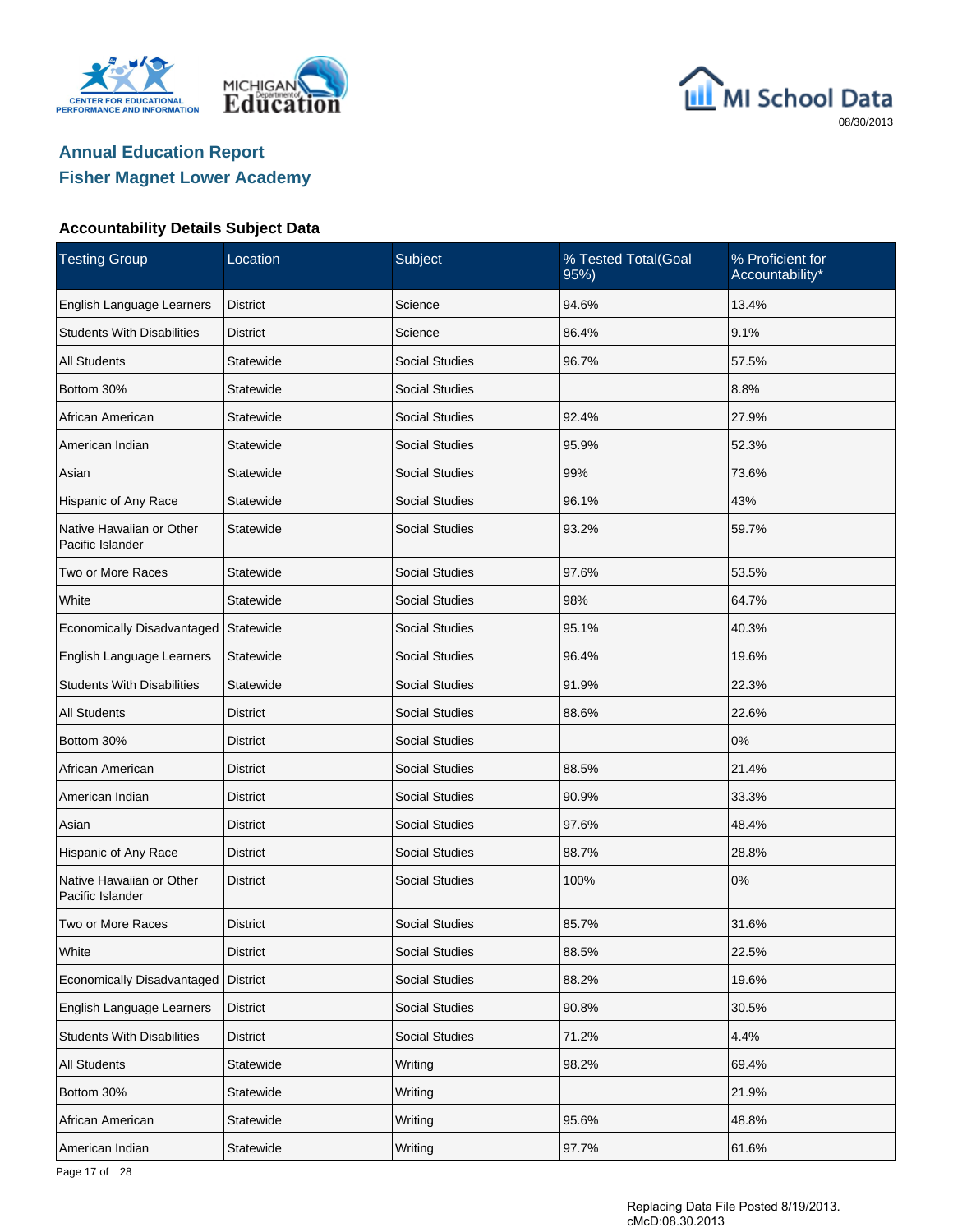





#### **Accountability Details Subject Data**

| <b>Testing Group</b>                         | Location        | Subject | % Tested Total(Goal<br>95%) | % Proficient for<br>Accountability* |
|----------------------------------------------|-----------------|---------|-----------------------------|-------------------------------------|
| Asian                                        | Statewide       | Writing | 98.9%                       | 82.9%                               |
| Hispanic of Any Race                         | Statewide       | Writing | 98%                         | 59.7%                               |
| Native Hawaiian or Other<br>Pacific Islander | Statewide       | Writing | 94.5%                       | 74.4%                               |
| Two or More Races                            | Statewide       | Writing | 98.9%                       | 68.5%                               |
| White                                        | Statewide       | Writing | 98.9%                       | 74.3%                               |
| Economically Disadvantaged Statewide         |                 | Writing | 97.3%                       | 55.7%                               |
| English Language Learners                    | Statewide       | Writing | 97.3%                       | 42.1%                               |
| <b>Students With Disabilities</b>            | Statewide       | Writing | 96.6%                       | 27.9%                               |
| <b>All Students</b>                          | District        | Writing | 95.1%                       | 43.4%                               |
| Bottom 30%                                   | <b>District</b> | Writing |                             | 0%                                  |
| African American                             | <b>District</b> | Writing | 95.4%                       | 42.4%                               |
| American Indian                              | <b>District</b> | Writing | 97.2%                       | 59.4%                               |
| Asian                                        | <b>District</b> | Writing | 87.6%                       | 62.1%                               |
| Hispanic of Any Race                         | <b>District</b> | Writing | 93.8%                       | 49.6%                               |
| Native Hawaiian or Other<br>Pacific Islander | <b>District</b> | Writing | 100%                        | 0%                                  |
| Two or More Races                            | <b>District</b> | Writing | 100%                        | 38.5%                               |
| White                                        | <b>District</b> | Writing | 94.3%                       | 37.4%                               |
| Economically Disadvantaged                   | <b>District</b> | Writing | 95.3%                       | 40.3%                               |
| English Language Learners                    | <b>District</b> | Writing | 94.7%                       | 50.7%                               |
| <b>Students With Disabilities</b>            | <b>District</b> | Writing | 86.8%                       | 16.6%                               |
| <b>All Students</b>                          | School          | Writing | 99.2%                       | 29.8%                               |
| Bottom 30%                                   | School          | Writing |                             | 0%                                  |
| African American                             | School          | Writing | 99.2%                       | 29.4%                               |
| Asian                                        | School          | Writing | 100%                        | 0%                                  |
| White                                        | School          | Writing | 100%                        | 66.7%                               |
| Economically Disadvantaged                   | School          | Writing | 99.2%                       | 30.3%                               |
| English Language Learners                    | School          | Writing | 100%                        | 33.3%                               |
| <b>Students With Disabilities</b>            | School          | Writing | 100%                        | 11.8%                               |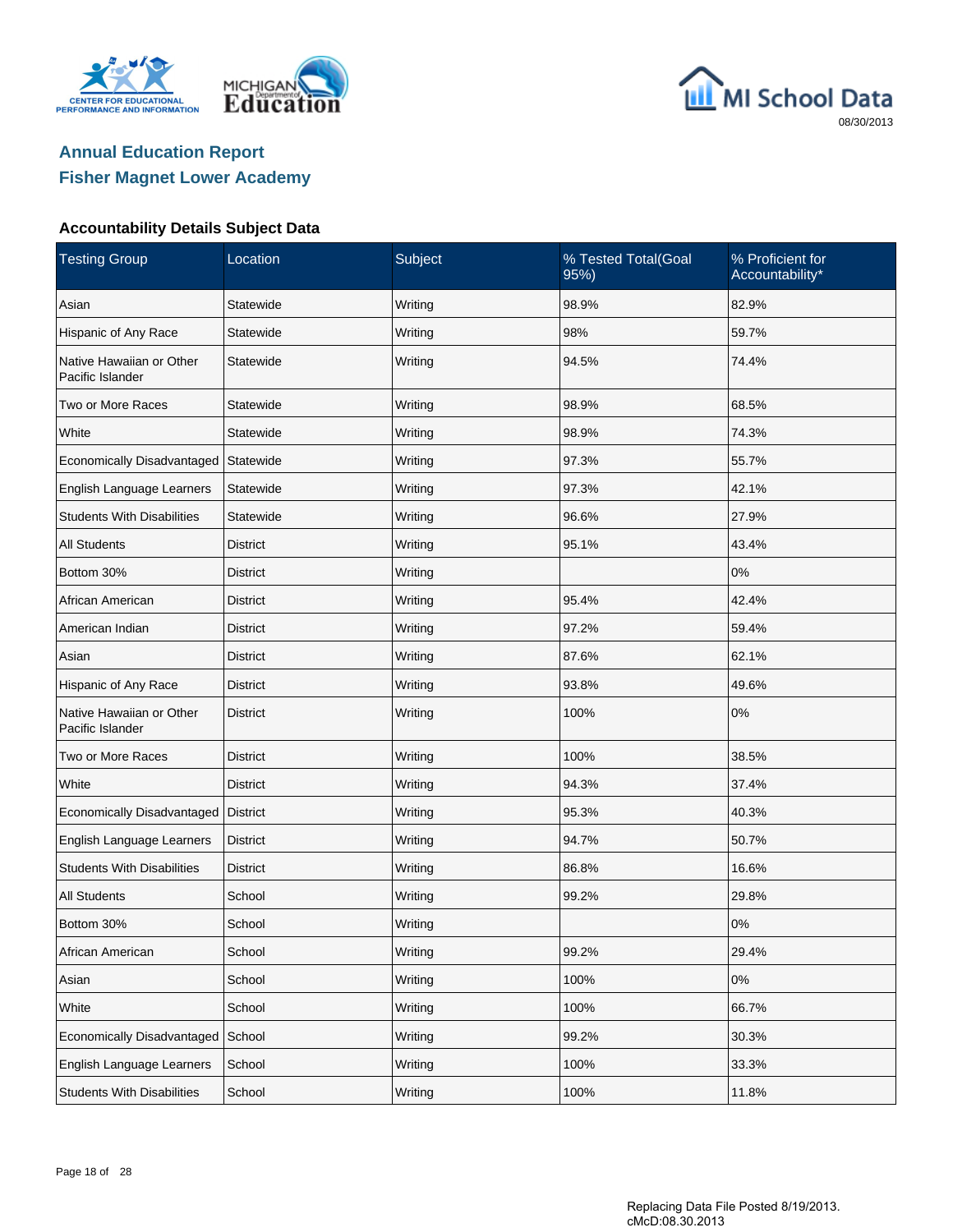





#### **Accountability Details Graduation Data**

| <b>Testing Group</b>                      | Location        | Accountability Scorecard Completion Rate<br>(High Schools only)<br>(Goal 80%) |
|-------------------------------------------|-----------------|-------------------------------------------------------------------------------|
| <b>All Students</b>                       | Statewide       | 76.2%                                                                         |
| African American                          | Statewide       | 59.9%                                                                         |
| American Indian                           | Statewide       | 66.4%                                                                         |
| Asian                                     | Statewide       | 87.4%                                                                         |
| Hispanic of Any Race                      | Statewide       | 64.3%                                                                         |
| Migrant                                   | Statewide       | 68.3%                                                                         |
| Native Hawaiian or Other Pacific Islander | Statewide       | 73.2%                                                                         |
| Two or More Races                         | Statewide       | 73.5%                                                                         |
| White                                     | Statewide       | 81.5%                                                                         |
| Female                                    | Statewide       | 80.8%                                                                         |
| Male                                      | Statewide       | 72%                                                                           |
| Economically Disadvantaged                | Statewide       | 64%                                                                           |
| English Language Learners                 | Statewide       | 63.1%                                                                         |
| <b>Students With Disabilities</b>         | Statewide       | 53.5%                                                                         |
| Homeless                                  | Statewide       | 53.8%                                                                         |
| <b>All Students</b>                       | <b>District</b> | 64.7%                                                                         |
| African American                          | <b>District</b> | 65.5%                                                                         |
| Asian                                     | <b>District</b> | 68.6%                                                                         |
| Hispanic of Any Race                      | <b>District</b> | 58.7%                                                                         |
| White                                     | <b>District</b> | 39.8%                                                                         |
| Economically Disadvantaged                | <b>District</b> | 65.1%                                                                         |
| English Language Learners                 | <b>District</b> | 68.6%                                                                         |
| <b>Students With Disabilities</b>         | <b>District</b> | 47.5%                                                                         |

\* All data based on students enrolled for a full academic year.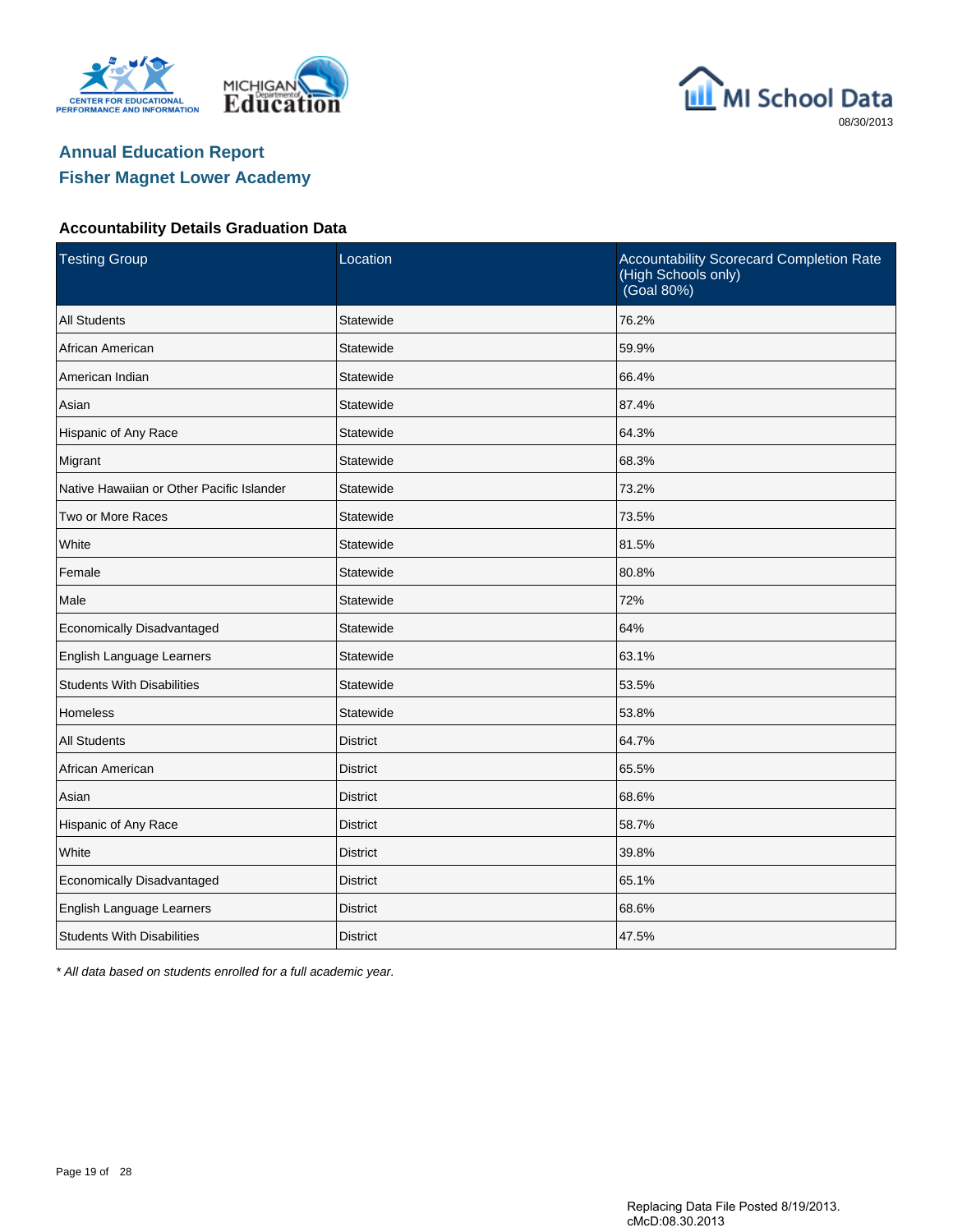





#### **Accountability Details Attendance Data**

| <b>Testing Group</b> | Location        | Attendance Rate<br>(Goal 90%) |
|----------------------|-----------------|-------------------------------|
| <b>All Students</b>  | Statewide       | 94%                           |
| <b>All Students</b>  | <b>District</b> | 86%                           |
| <b>All Students</b>  | School          | 90%                           |

\* All data based on students enrolled for a full academic year.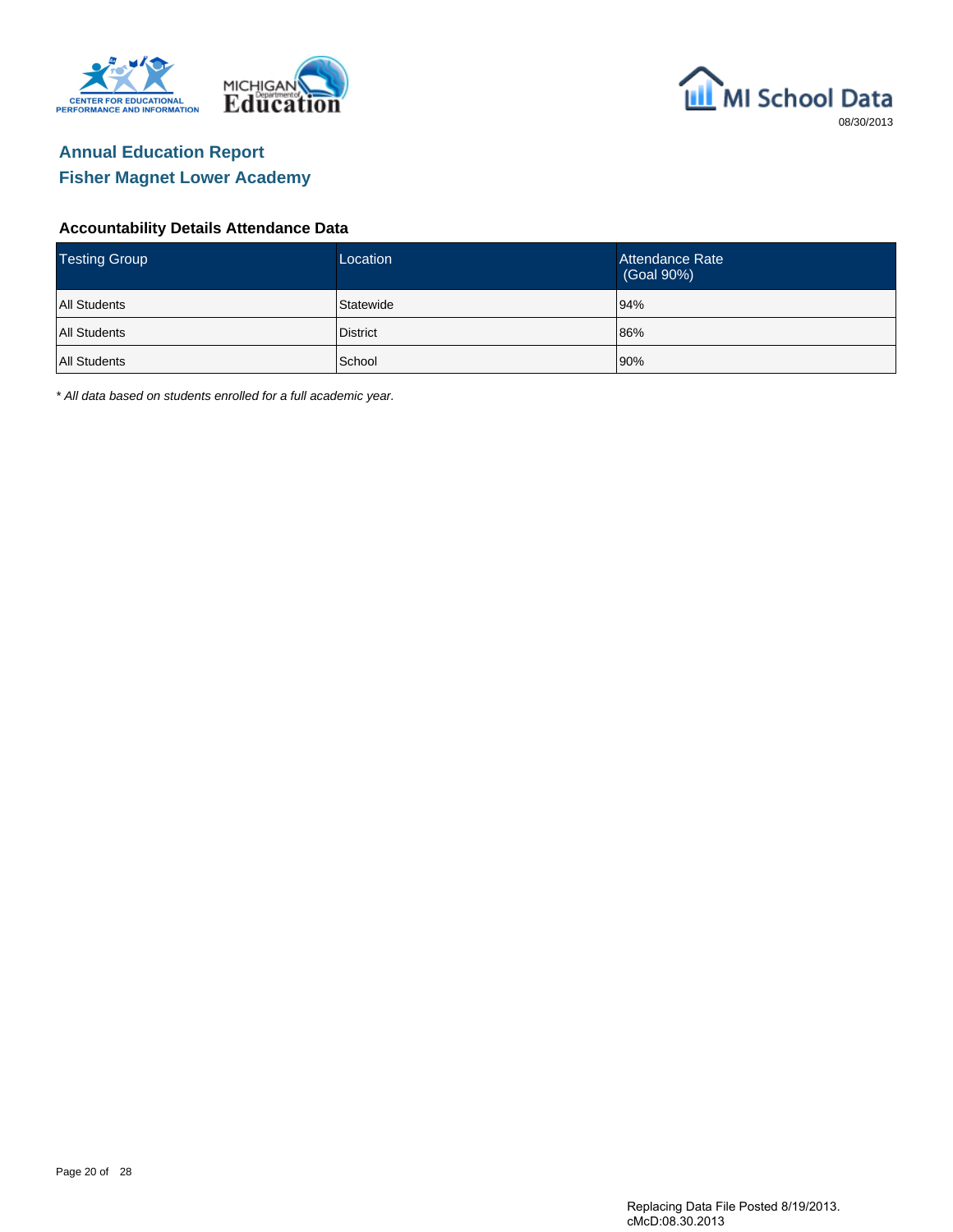



**Fisher Magnet Lower Academy**

#### **Accountability Status District Data**

| <b>District</b><br><b>Name</b> | Reading<br><b>Status</b> | Reading<br><b>Score</b> | Writina<br>Status | Writing<br>Score <sup>1</sup> | <b>Math Status</b> | Math Score | Science<br><b>Status</b> | Science<br>Score | <b>Social</b><br><b>Studies</b><br><b>Status</b> | Social<br><b>Studies</b><br>Score | )verall<br><b>Status</b> | <b>Overall</b><br>Score |
|--------------------------------|--------------------------|-------------------------|-------------------|-------------------------------|--------------------|------------|--------------------------|------------------|--------------------------------------------------|-----------------------------------|--------------------------|-------------------------|
| No Data to Display             |                          |                         |                   |                               |                    |            |                          |                  |                                                  |                                   |                          |                         |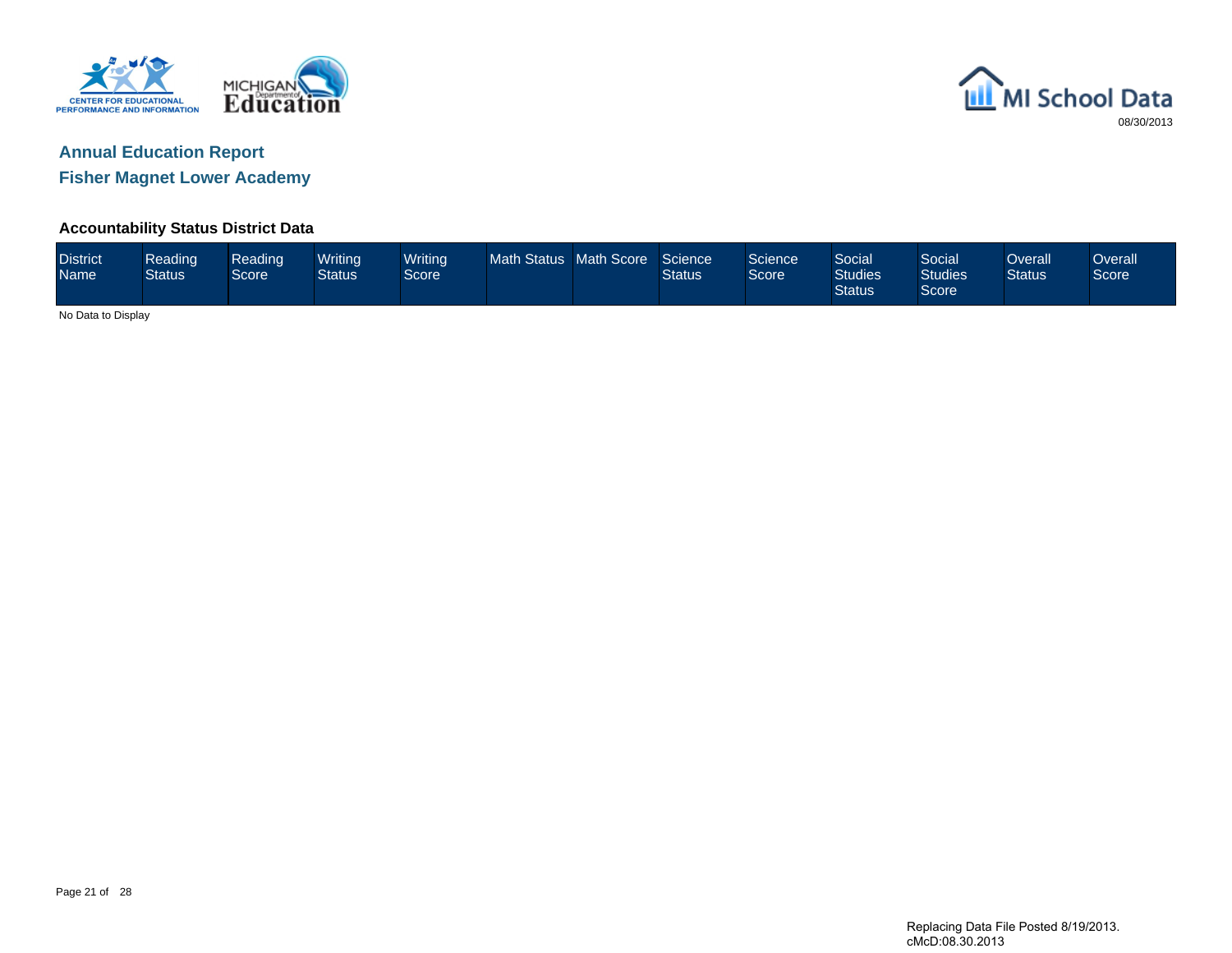



#### **Accountability Status School Data**

| <b>District</b><br>l Name <sup>1</sup>    | School<br><b>Name</b>      | Title 1<br><b>Status</b> | Reading<br>Status <sup>1</sup> | Reading<br>Score | Writing<br><b>Status</b> | Writing<br>Score | <b>Math</b><br><b>Status</b> | <b>Math</b><br>Score | Science<br><b>Status</b> | Science<br>Score | Social<br><b>Studies</b><br><b>Status</b> | Social<br><b>Studies</b><br>Score | Overall<br><b>Status</b> | Overall<br>Score |
|-------------------------------------------|----------------------------|--------------------------|--------------------------------|------------------|--------------------------|------------------|------------------------------|----------------------|--------------------------|------------------|-------------------------------------------|-----------------------------------|--------------------------|------------------|
| Detroit City Fisher<br>School<br>District | Magnet<br>Lower<br>Academy | Priority<br>School       | Green                          | 2                | Green                    | 2                | Green                        | 12                   | Red                      | 10               |                                           |                                   | Red                      | 26               |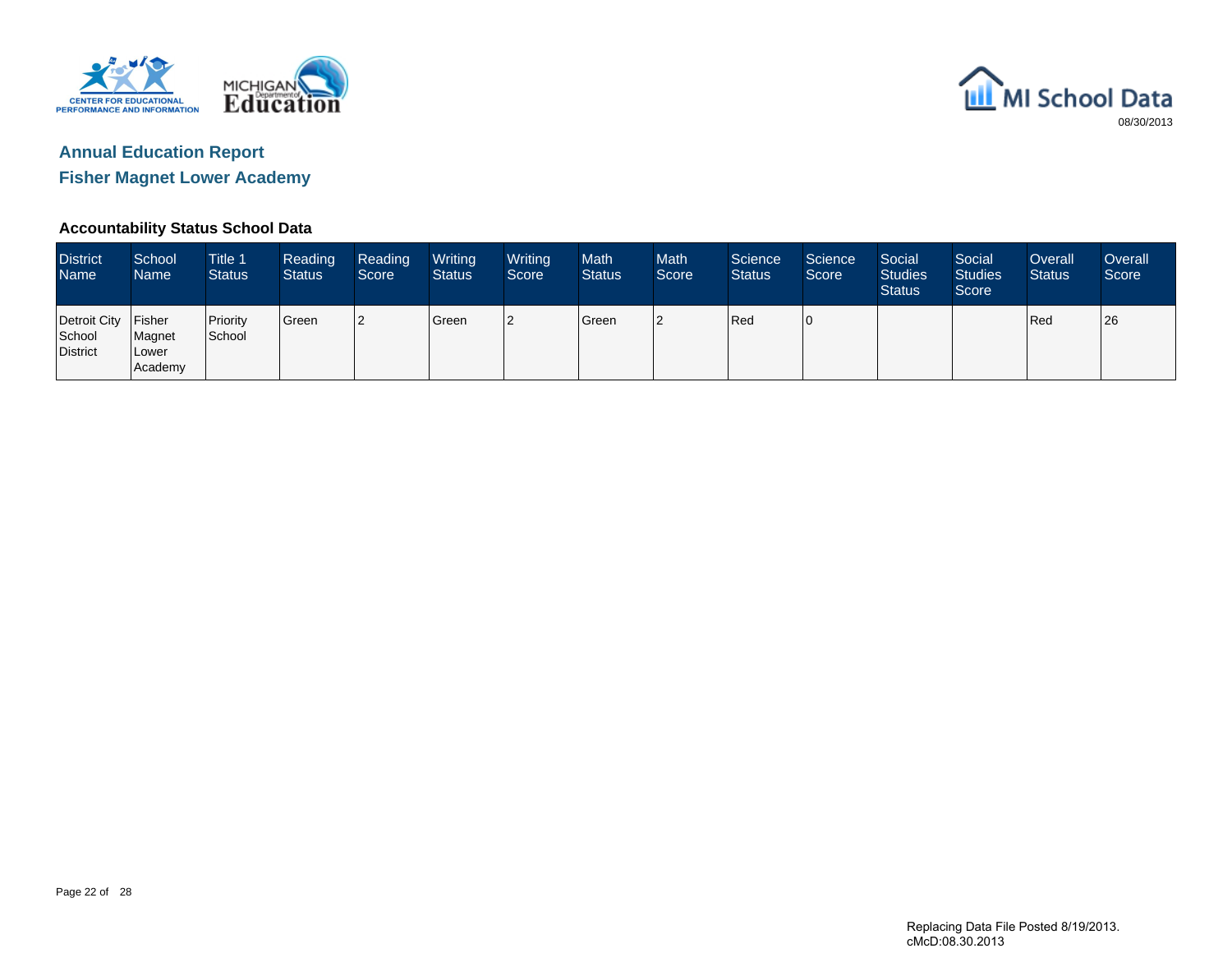



#### **Teacher Quality - Qualification**

|                                                                                                             | Other | B.A. | <b>M.A.</b> | P.H.D. |
|-------------------------------------------------------------------------------------------------------------|-------|------|-------------|--------|
| Professional Qualifications of 0<br>All Public Elementary and<br>Secondary School Teachers<br>in the School |       | 15   | 28          |        |

Professional Qualifications are defined by the State and may include information such as the degrees of public school teachers (e.g., percentage of teachers with Bachelors Degrees or Masters Degrees) or the percentage of fully certified teachers

#### **Teacher Quality - Class**

|                                                                                                                              | School Aggregate | <b>High-Poverty Schools</b> | <b>Low-Poverty Schools</b> |
|------------------------------------------------------------------------------------------------------------------------------|------------------|-----------------------------|----------------------------|
| Percentage of Core Academic<br>Subject Elementary and Secondary<br>School Classes not Taught by Highly<br>Qualified Teachers | $0.0\%$          | $0.0\%$                     | $0.0\%$                    |

#### **Teacher Quality - Provisional**

|                                                                                                             | <b>Certification Percent</b> |
|-------------------------------------------------------------------------------------------------------------|------------------------------|
| Percentage of Public Elementary and Secondary School Teachers in the<br>School with Emergency Certification | 12.3%                        |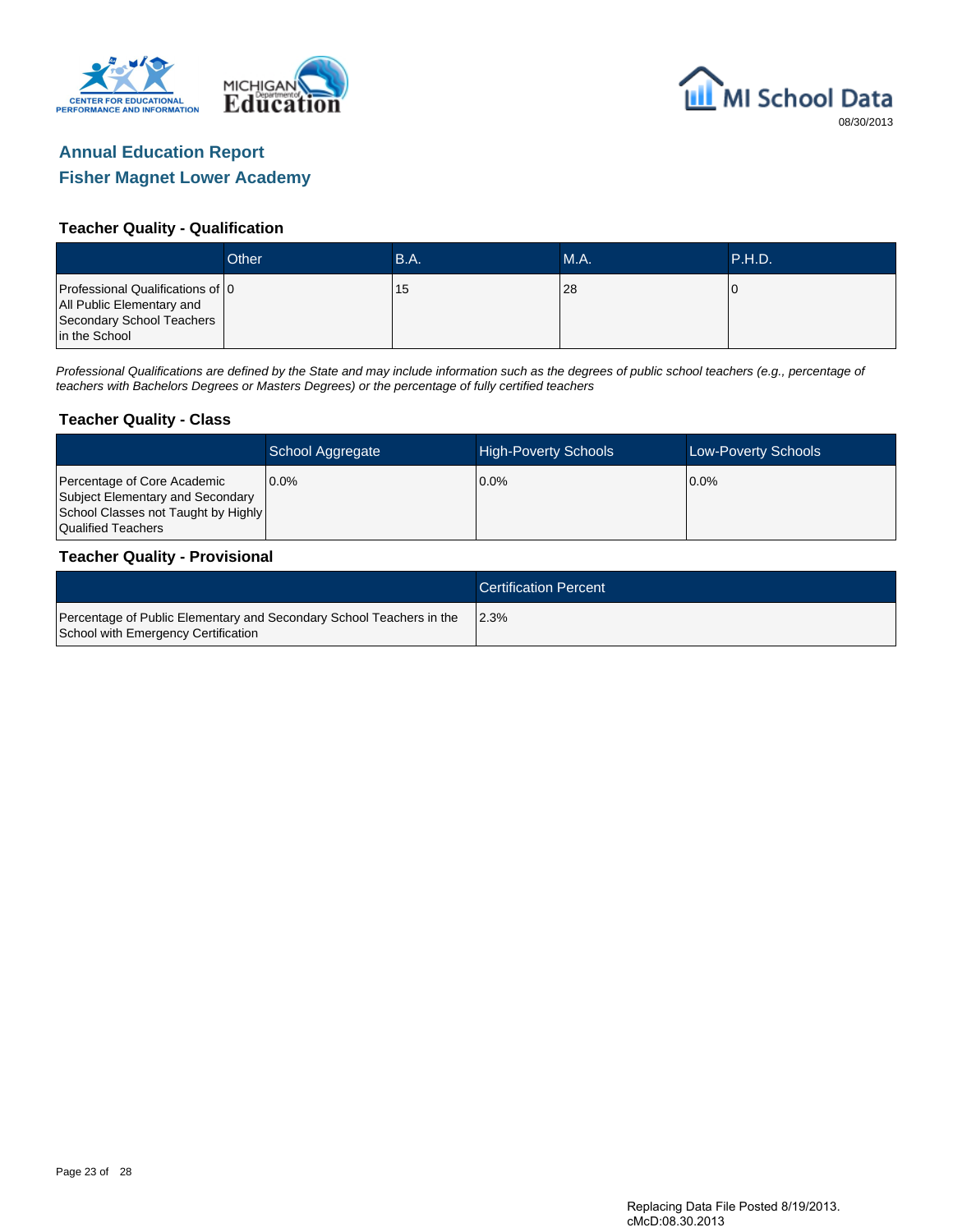





#### **NAEP Grade 4 Math**

|                                                                                                                                             | <b>Percent of Students</b>           | Percent below Basic  | <b>Percent Basic</b>                 | <b>Percent Proficient</b>                    | <b>Percent Advanced</b>                   |
|---------------------------------------------------------------------------------------------------------------------------------------------|--------------------------------------|----------------------|--------------------------------------|----------------------------------------------|-------------------------------------------|
| <b>All Students</b>                                                                                                                         | 100                                  | 22                   | 43                                   | 30                                           | 5                                         |
| Male<br>Female                                                                                                                              | 50<br>50                             | 21<br>22             | 42<br>45                             | 31<br>29                                     | 6<br>4                                    |
| <b>National Lunch</b><br>Program Eligibility<br>Eligible<br>Not Eligible<br>Info not available                                              | 43<br>56                             | 35<br>11             | 47<br>41                             | 17<br>41                                     | 8                                         |
| Race/Ethnicity<br>White<br><b>Black</b><br>Hispanic<br>Asian<br>American Indian<br>Native Hawaiian/Pacific<br>Islander<br>Two or More Races | 71<br>16<br>6<br>3<br>$\overline{2}$ | 14<br>53<br>31<br>23 | 45<br>39<br>48<br>22<br>ŧ<br>ŧ<br>50 | 36<br>8<br>19<br>45<br>ŧ<br>$\ddagger$<br>21 | 5<br>0<br>2<br>26<br>ŧ<br>$\ddagger$<br>6 |
| Student classified as<br>having a disability<br><b>SD</b><br>Not SD                                                                         | 13<br>87                             | 50<br>18             | 37<br>44                             | 13<br>32                                     | 5                                         |
| Student is an English<br>Language Learner<br><b>ELL</b><br>Not ELL                                                                          | 4<br>96                              | 47<br>21             | 41<br>44                             | 11<br>31                                     | 5                                         |

‡ Reporting Standards not met. Note: Observed differences are not necessarily statistically significant. Detail may not sum to total because of rounding. SOURCE: U.S. Department of Education. Institute for Education Sciences. National Center for Education Statistics. National Assessment Program (NAEP) 2011 Mathematics Achievement.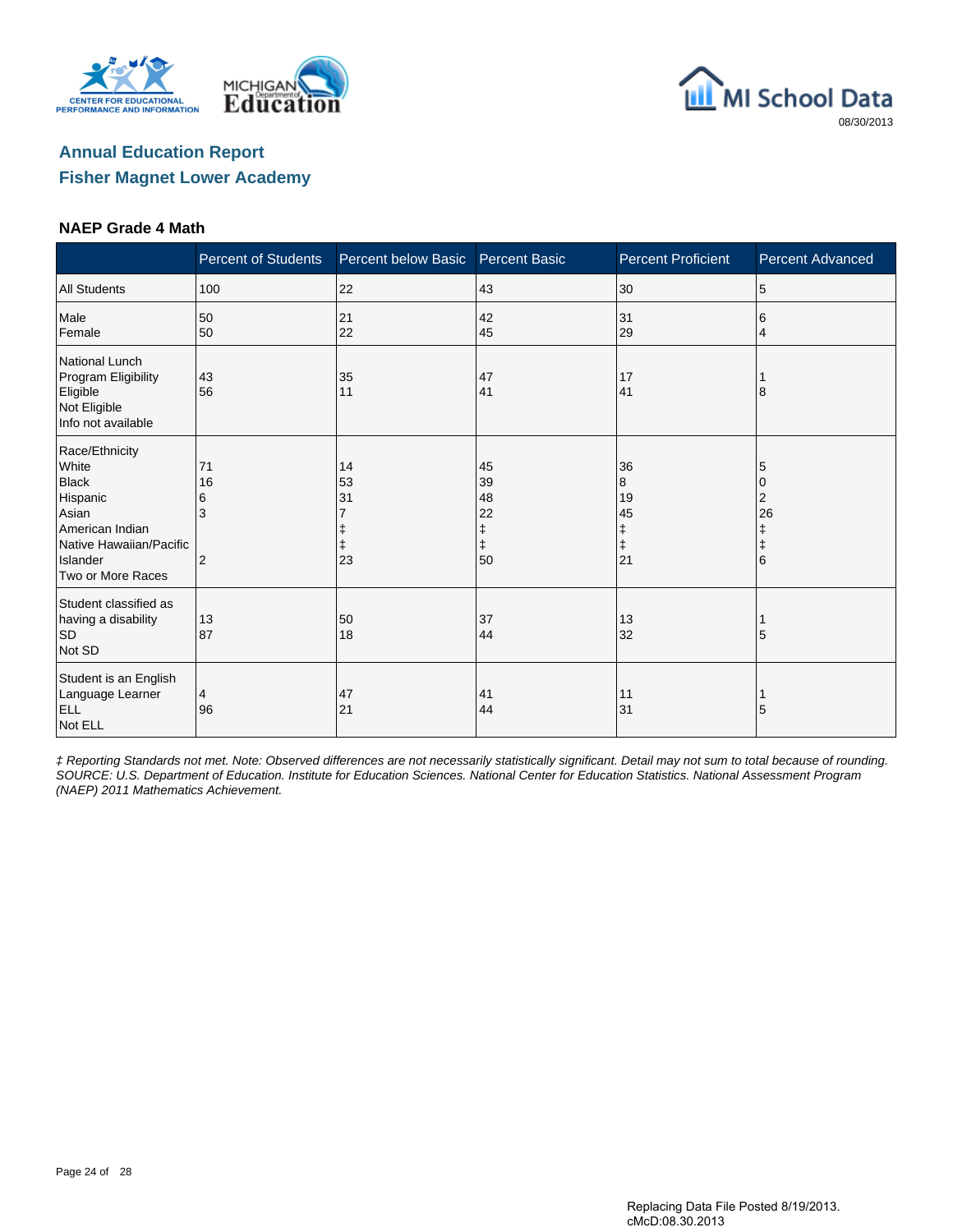





#### **NAEP Grade 8 Math**

|                                                                                                                                             | <b>Percent of Students</b> | Percent below Basic                | <b>Percent Basic</b>                | <b>Percent Proficient</b>                                | <b>Percent Advanced</b>         |
|---------------------------------------------------------------------------------------------------------------------------------------------|----------------------------|------------------------------------|-------------------------------------|----------------------------------------------------------|---------------------------------|
| <b>All Students</b>                                                                                                                         | 100                        | 29                                 | 40                                  | 25                                                       | 6                               |
| Male<br>Female                                                                                                                              | 51<br>49                   | 28<br>30                           | 39<br>41                            | 26<br>24                                                 | 5                               |
| <b>National Lunch</b><br>Program Eligibility<br>Eligible<br>Not Eligible<br>Info not available                                              | 42<br>58                   | 45<br>18                           | 39<br>41                            | 15<br>32                                                 | 2<br>9                          |
| Race/Ethnicity<br>White<br><b>Black</b><br>Hispanic<br>Asian<br>American Indian<br>Native Hawaiian/Pacific<br>Islander<br>Two or More Races | 74<br>16<br>4<br>2         | 22<br>66<br>26<br>13<br>$\ddagger$ | 43<br>26<br>41<br>25<br>ŧ<br>ŧ<br>ŧ | 29<br>$\overline{7}$<br>18<br>31<br>ŧ<br>ŧ<br>$\ddagger$ | 6<br>0<br>5<br>32<br>$\ddagger$ |
| Student classified as<br>having a disability<br><b>SD</b><br>Not SD                                                                         | 12<br>88                   | 70<br>25                           | 23<br>41                            | 5<br>27                                                  | 6                               |
| Student is an English<br>Language Learner<br><b>ELL</b><br>Not ELL                                                                          | $\overline{c}$<br>98       | 57<br>29                           | 27<br>40                            | 7<br>25                                                  | 10<br>6                         |

‡ Reporting Standards not met. NOTE: Detail may not sum to totals because of rounding. Some apparent differences between estimates may not be statistically significant. SOURCE: U.S. Department of Education. Institute for Education Sciences. National Center for Education Statistics. National Assessment Program (NAEP) 2011 Mathematics Achievement.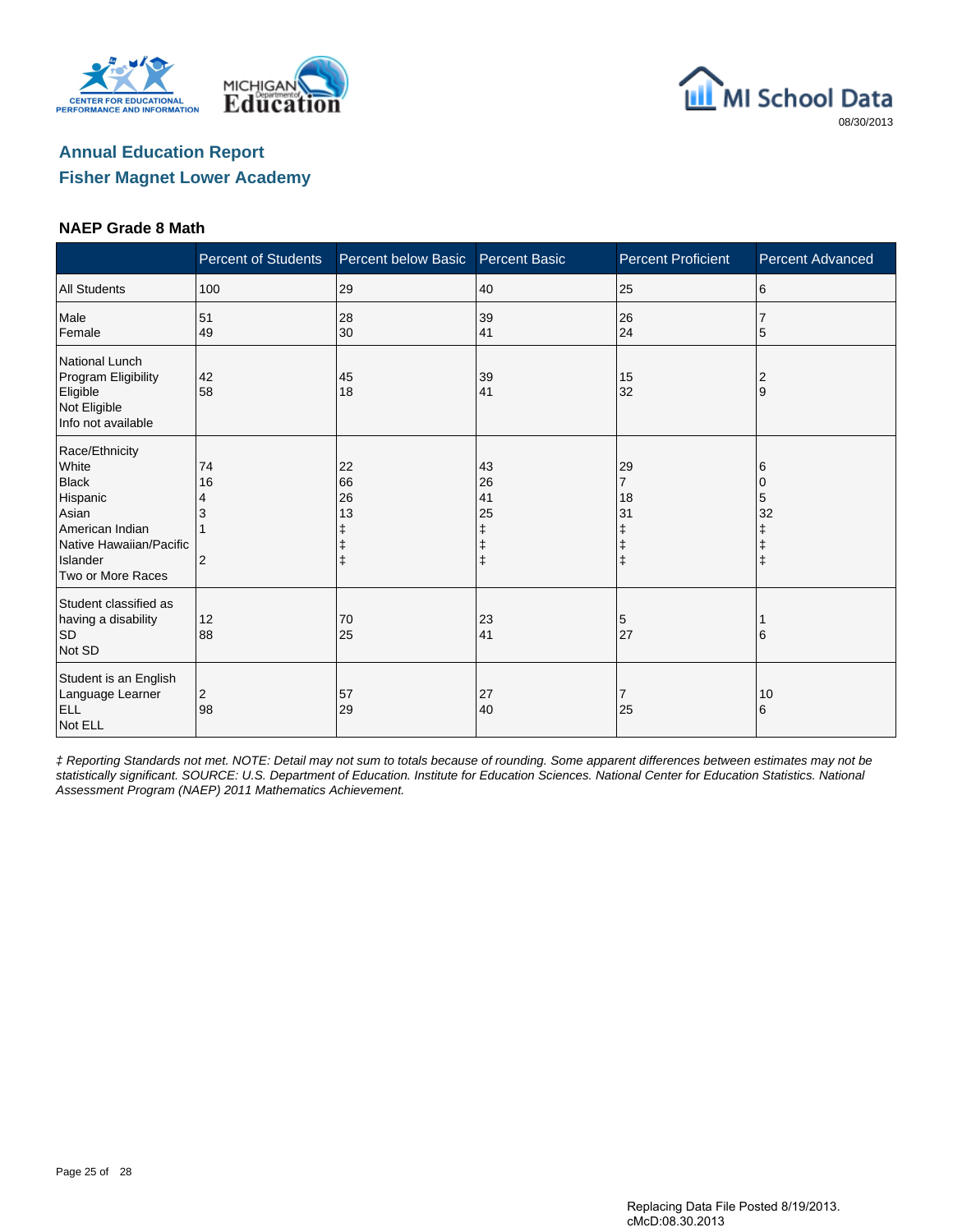





#### **NAEP Grade 4 Reading**

|                                                                                                                                             | <b>Percent of Students</b>          | Percent below Basic                           | <b>Percent Basic</b>                          | <b>Percent Proficient</b>                                 | <b>Percent Advanced</b>          |
|---------------------------------------------------------------------------------------------------------------------------------------------|-------------------------------------|-----------------------------------------------|-----------------------------------------------|-----------------------------------------------------------|----------------------------------|
| <b>All Students</b>                                                                                                                         | 100                                 | 34                                            | 34                                            | 25                                                        | 6                                |
| Male<br>Female                                                                                                                              | 50<br>50                            | 38<br>31                                      | 33<br>36                                      | 24<br>26                                                  | 6                                |
| National Lunch<br>Program Eligibility<br>Eligible<br>Not Eligible<br>Info not available                                                     | 45<br>55                            | 51<br>21                                      | 32<br>36                                      | 15<br>33                                                  | 2<br>10                          |
| Race/Ethnicity<br>White<br><b>Black</b><br>Hispanic<br>Asian<br>American Indian<br>Native Hawaiian/Pacific<br>Islander<br>Two or More Races | 70<br>17<br>6<br>3<br>$\Omega$<br>2 | 26<br>67<br>51<br>19<br>ŧ<br>$\ddagger$<br>36 | 37<br>24<br>29<br>33<br>ŧ<br>$\ddagger$<br>31 | 30<br>$\overline{7}$<br>17<br>33<br>ŧ<br>$\ddagger$<br>19 | 3<br>15<br>ŧ<br>$\ddagger$<br>14 |
| Student classified as<br>having a disability<br><b>SD</b><br>Not SD                                                                         | 13<br>87                            | 73<br>30                                      | 17<br>36                                      | 8<br>27                                                   | 2<br>$\overline{7}$              |
| Student is an English<br>Language Learner<br><b>ELL</b><br>Not ELL                                                                          | 3<br>97                             | 67<br>33                                      | 26<br>35                                      | 7<br>25                                                   | 0                                |

# Rounds to zero

‡ Reporting Standards not met. NOTE: Detail may not sum to totals because of rounding. Some apparent differences between estimates may not be statistically significant. SOURCE: U.S. Department of Education, Institute of Education Sciences, National Center for Education Statistics, National Assessment of Educational Progress (NAEP), 2011 Reading Assessment.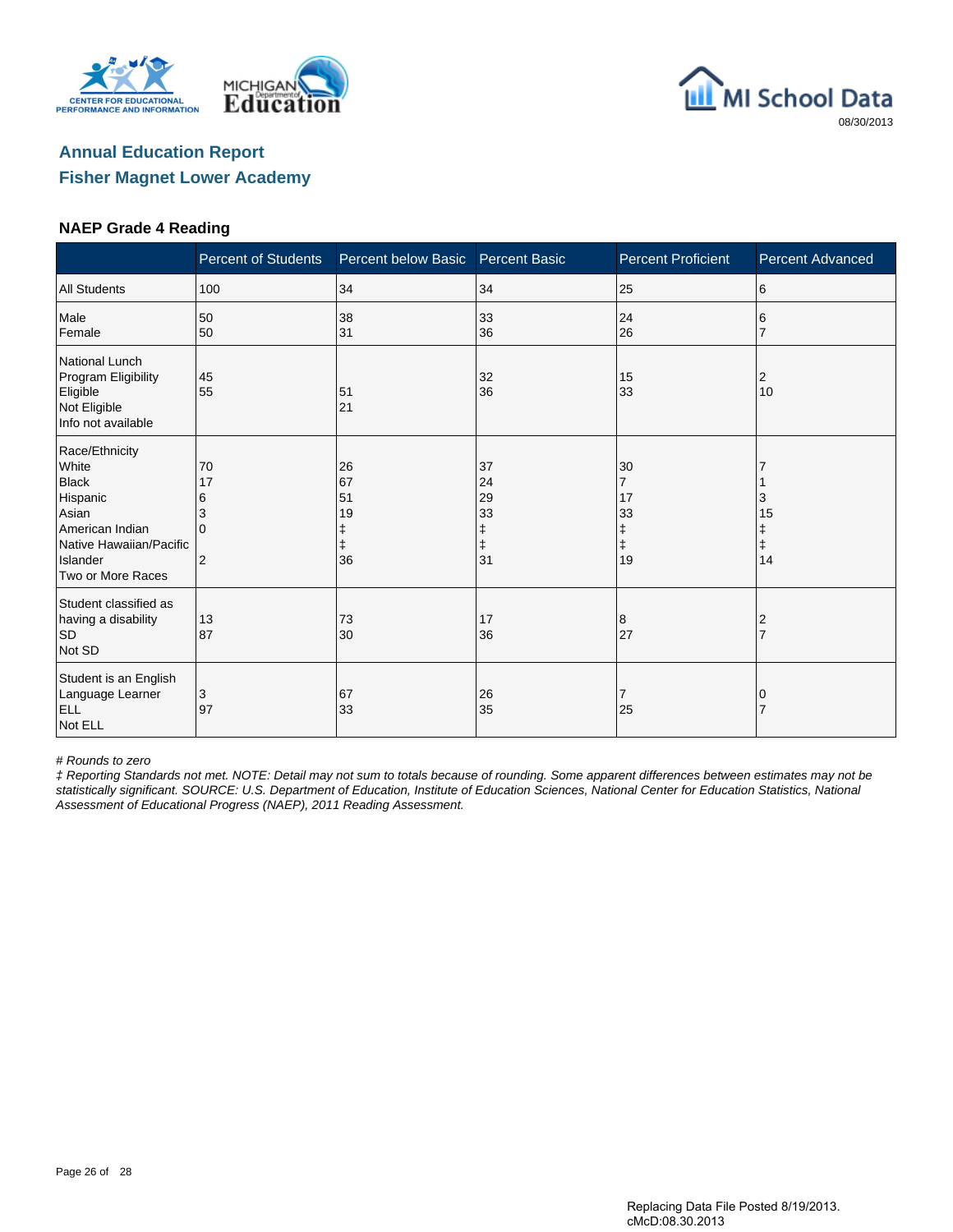





#### **NAEP Grade 8 Reading**

|                                                                                                                                             | <b>Percent of Students</b> | Percent below Basic                              | <b>Percent Basic</b> | <b>Percent Proficient</b>                             | <b>Percent Advanced</b> |
|---------------------------------------------------------------------------------------------------------------------------------------------|----------------------------|--------------------------------------------------|----------------------|-------------------------------------------------------|-------------------------|
| <b>All Students</b>                                                                                                                         | 100                        | 23                                               | 45                   | 29                                                    | 3                       |
| Male<br>Female                                                                                                                              | 50<br>50                   | 28<br>18                                         | 47<br>43             | 24<br>35                                              | $\overline{2}$<br>4     |
| National Lunch<br>Program Eligibility<br>Eligible<br>Not Eligible<br>Info not available                                                     | 42<br>58                   | 35<br>14                                         | 46<br>44             | 18<br>37                                              | 4                       |
| Race/Ethnicity<br>White<br><b>Black</b><br>Hispanic<br>Asian<br>American Indian<br>Native Hawaiian/Pacific<br>Islander<br>Two or More Races | 74<br>16<br>4<br>1         | 18<br>46<br>25<br>19<br>$\ddagger$<br>$\ddagger$ | 46<br>43<br>50<br>27 | 33<br>10<br>25<br>39<br>ŧ<br>$\ddagger$<br>$\ddagger$ | 3<br>14<br>$\ddagger$   |
| Student classified as<br>having a disability<br><b>SD</b><br>Not SD                                                                         | 12<br>88                   | 67<br>19                                         | 27<br>46             | 6<br>31                                               | 10<br>3                 |
| Student is an English<br>Language Learner<br><b>ELL</b><br>Not ELL                                                                          | 2<br>98                    | 52<br>22                                         | 40<br>45             | 8<br>30                                               | 0<br>3                  |

# Rounds to zero

‡ Reporting Standards not met. NOTE: Detail may not sum to totals because of rounding. Some apparent differences between estimates may not be statistically significant. SOURCE: U.S. Department of Education, Institute of Education Sciences, National Center for Education Statistics, National Assessment of Educational Progress (NAEP), 2011 Reading Assessment.